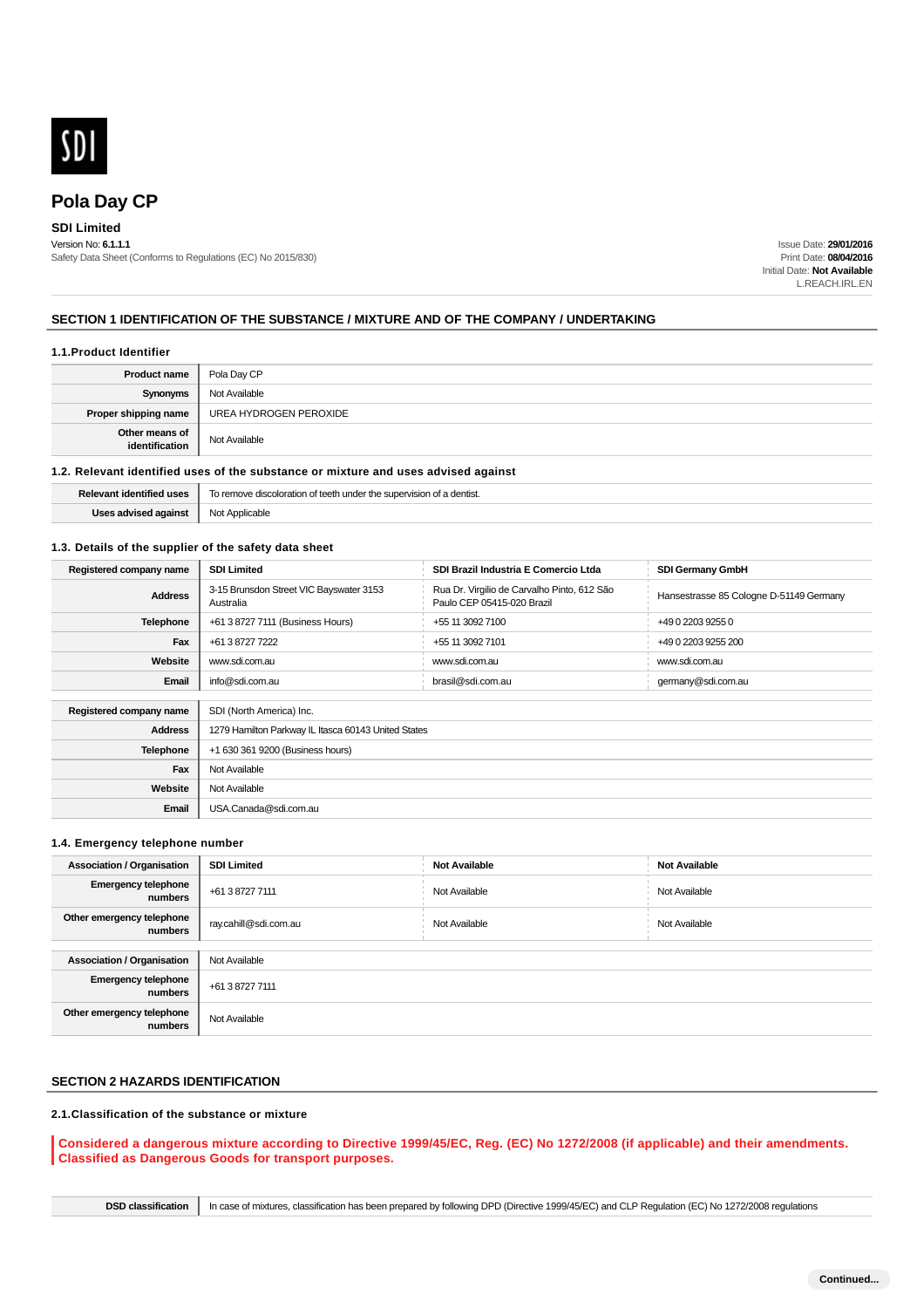| Version No: <b>6.1.1.1</b>                                  |                                                                                                                                  |                                                     | Page 2 of 12                                                                                                  |  | <b>Issue Date: 29/01/20</b>                                                                                                                                 |
|-------------------------------------------------------------|----------------------------------------------------------------------------------------------------------------------------------|-----------------------------------------------------|---------------------------------------------------------------------------------------------------------------|--|-------------------------------------------------------------------------------------------------------------------------------------------------------------|
|                                                             |                                                                                                                                  |                                                     | Pola Day CP                                                                                                   |  | Print Date: 08/04/20                                                                                                                                        |
|                                                             |                                                                                                                                  |                                                     |                                                                                                               |  |                                                                                                                                                             |
|                                                             |                                                                                                                                  |                                                     |                                                                                                               |  |                                                                                                                                                             |
|                                                             | R <sub>22</sub>                                                                                                                  | Harmful if swallowed.                               |                                                                                                               |  |                                                                                                                                                             |
| DPD classification [1]                                      | R41                                                                                                                              | Risk of serious damage to eyes.                     |                                                                                                               |  |                                                                                                                                                             |
|                                                             |                                                                                                                                  |                                                     |                                                                                                               |  |                                                                                                                                                             |
| Legend:                                                     |                                                                                                                                  |                                                     |                                                                                                               |  | 1. Classification by vendor; 2. Classification drawn from EC Directive 67/548/EEC - Annex I; 3. Classification drawn from EC Directive 1272/2008 - Annex VI |
| <b>Classification according to</b><br>regulation (EC) No    |                                                                                                                                  |                                                     |                                                                                                               |  |                                                                                                                                                             |
| 1272/2008 [CLP] <sup>[1]</sup>                              | Oxidizing Liquid Category 3, Metal Corrosion Category 1, Acute Toxicity (Oral) Category 4, Serious Eye Damage Category 1         |                                                     |                                                                                                               |  |                                                                                                                                                             |
| Legend:                                                     |                                                                                                                                  |                                                     |                                                                                                               |  | 1. Classification by vendor; 2. Classification drawn from EC Directive 67/548/EEC - Annex I; 3. Classification drawn from EC Directive 1272/2008 - Annex VI |
| 2.2. Label elements                                         |                                                                                                                                  |                                                     |                                                                                                               |  |                                                                                                                                                             |
|                                                             |                                                                                                                                  |                                                     |                                                                                                               |  |                                                                                                                                                             |
|                                                             |                                                                                                                                  |                                                     |                                                                                                               |  |                                                                                                                                                             |
| <b>CLP label elements</b>                                   |                                                                                                                                  |                                                     |                                                                                                               |  |                                                                                                                                                             |
|                                                             |                                                                                                                                  |                                                     |                                                                                                               |  |                                                                                                                                                             |
|                                                             |                                                                                                                                  |                                                     |                                                                                                               |  |                                                                                                                                                             |
| <b>SIGNAL WORD</b>                                          | <b>DANGER</b>                                                                                                                    |                                                     |                                                                                                               |  |                                                                                                                                                             |
| Hazard statement(s)                                         |                                                                                                                                  |                                                     |                                                                                                               |  |                                                                                                                                                             |
|                                                             |                                                                                                                                  |                                                     |                                                                                                               |  |                                                                                                                                                             |
| H272<br>H <sub>290</sub>                                    | May intensify fire; oxidiser.                                                                                                    |                                                     |                                                                                                               |  |                                                                                                                                                             |
| H302                                                        | May be corrosive to metals.                                                                                                      |                                                     |                                                                                                               |  |                                                                                                                                                             |
|                                                             | Harmful if swallowed.                                                                                                            |                                                     |                                                                                                               |  |                                                                                                                                                             |
| H318                                                        |                                                                                                                                  | Causes serious eye damage.                          |                                                                                                               |  |                                                                                                                                                             |
| Supplementary statement(s)                                  |                                                                                                                                  |                                                     |                                                                                                               |  |                                                                                                                                                             |
| Not Applicable                                              |                                                                                                                                  |                                                     |                                                                                                               |  |                                                                                                                                                             |
| <b>Precautionary statement(s) Prevention</b>                |                                                                                                                                  |                                                     |                                                                                                               |  |                                                                                                                                                             |
| P210                                                        |                                                                                                                                  |                                                     | Keep away from heat/sparks/open flames/hot surfaces. No smoking.                                              |  |                                                                                                                                                             |
| P221                                                        |                                                                                                                                  |                                                     | Take any precaution to avoid mixing with combustibles/organic material.                                       |  |                                                                                                                                                             |
| P280                                                        | Wear protective gloves/protective clothing/eye protection/face protection.                                                       |                                                     |                                                                                                               |  |                                                                                                                                                             |
| P220                                                        | Keep/Store away from clothing/organic material/combustible materials.                                                            |                                                     |                                                                                                               |  |                                                                                                                                                             |
| P234                                                        | Keep only in original container.                                                                                                 |                                                     |                                                                                                               |  |                                                                                                                                                             |
| P270                                                        |                                                                                                                                  | Do not eat, drink or smoke when using this product. |                                                                                                               |  |                                                                                                                                                             |
|                                                             |                                                                                                                                  |                                                     |                                                                                                               |  |                                                                                                                                                             |
| <b>Precautionary statement(s) Response</b>                  |                                                                                                                                  |                                                     |                                                                                                               |  |                                                                                                                                                             |
| P305+P351+P338                                              | IF IN EYES: Rinse cautiously with water for several minutes. Remove contact lenses, if present and easy to do. Continue rinsing. |                                                     |                                                                                                               |  |                                                                                                                                                             |
| P310                                                        | Immediately call a POISON CENTER/doctor/physician/first aider.                                                                   |                                                     |                                                                                                               |  |                                                                                                                                                             |
| P370+P378                                                   | In case of fire: Use water jets to extinguish.                                                                                   |                                                     |                                                                                                               |  |                                                                                                                                                             |
| P390                                                        |                                                                                                                                  | Absorb spillage to prevent material damage.         |                                                                                                               |  |                                                                                                                                                             |
| P301+P312                                                   | IF SWALLOWED: Call a POISON CENTER/doctor/physician/first aider/if you feel unwell.                                              |                                                     |                                                                                                               |  |                                                                                                                                                             |
| P330                                                        | Rinse mouth.                                                                                                                     |                                                     |                                                                                                               |  |                                                                                                                                                             |
| <b>Precautionary statement(s) Storage</b>                   |                                                                                                                                  |                                                     |                                                                                                               |  |                                                                                                                                                             |
| Not Applicable                                              |                                                                                                                                  |                                                     |                                                                                                               |  |                                                                                                                                                             |
| <b>Precautionary statement(s) Disposal</b>                  |                                                                                                                                  |                                                     |                                                                                                               |  |                                                                                                                                                             |
| P501                                                        |                                                                                                                                  |                                                     | Dispose of contents/container in accordance with local regulations.                                           |  |                                                                                                                                                             |
|                                                             |                                                                                                                                  |                                                     |                                                                                                               |  |                                                                                                                                                             |
| 2.3. Other hazards                                          |                                                                                                                                  |                                                     |                                                                                                               |  |                                                                                                                                                             |
| Inhalation may produce health damage*.                      |                                                                                                                                  |                                                     |                                                                                                               |  |                                                                                                                                                             |
| Cumulative effects may result following exposure*.          |                                                                                                                                  |                                                     |                                                                                                               |  |                                                                                                                                                             |
| May produce discomfort of the respiratory system and skin*. |                                                                                                                                  |                                                     |                                                                                                               |  |                                                                                                                                                             |
|                                                             |                                                                                                                                  |                                                     | REACh - Art.57-59: The mixture does not contain Substances of Very High Concern (SVHC) at the SDS print date. |  |                                                                                                                                                             |
|                                                             |                                                                                                                                  |                                                     |                                                                                                               |  |                                                                                                                                                             |
| <b>SECTION 3 COMPOSITION / INFORMATION ON INGREDIENTS</b>   |                                                                                                                                  |                                                     |                                                                                                               |  |                                                                                                                                                             |
|                                                             |                                                                                                                                  |                                                     |                                                                                                               |  |                                                                                                                                                             |
| 3.1.Substances                                              |                                                                                                                                  |                                                     |                                                                                                               |  |                                                                                                                                                             |
| See 'Composition on ingredients' in Section 3.2             |                                                                                                                                  |                                                     |                                                                                                               |  |                                                                                                                                                             |
| 3.2.Mixtures                                                |                                                                                                                                  |                                                     |                                                                                                               |  |                                                                                                                                                             |
|                                                             |                                                                                                                                  |                                                     |                                                                                                               |  |                                                                                                                                                             |
| 1.CAS No<br>2.EC No                                         | %[weight]                                                                                                                        | Name                                                | <b>Classification according</b><br>to directive 67/548/EEC                                                    |  | Classification according to regulation (EC) No 1272/2008 [CLP]                                                                                              |
|                                                             |                                                                                                                                  |                                                     |                                                                                                               |  |                                                                                                                                                             |



| H <sub>272</sub> | May intensify fire; oxidiser. |
|------------------|-------------------------------|
| H <sub>290</sub> | May be corrosive to metals.   |
| H302             | Harmful if swallowed.         |
| H318             | Causes serious eye damage.    |

### **Supplementary statement(s)**

### **Precautionary statement(s) Prevention**

| P210             | Keep away from heat/sparks/open flames/hot surfaces. No smoking.           |  |  |
|------------------|----------------------------------------------------------------------------|--|--|
| P <sub>221</sub> | Take any precaution to avoid mixing with combustibles/organic material.    |  |  |
| P <sub>280</sub> | Wear protective gloves/protective clothing/eye protection/face protection. |  |  |
| P220             | Keep/Store away from clothing/organic material/combustible materials.      |  |  |
| P234             | Keep only in original container.                                           |  |  |
| P270             | Do not eat, drink or smoke when using this product.                        |  |  |

### **Precautionary statement(s) Response**

| P305+P351+P338 | IF IN EYES: Rinse cautiously with water for several minutes. Remove contact lenses, if present and easy to do. Continue rinsing. |  |  |
|----------------|----------------------------------------------------------------------------------------------------------------------------------|--|--|
| P310           | Immediately call a POISON CENTER/doctor/physician/first aider.                                                                   |  |  |
| P370+P378      | In case of fire: Use water jets to extinguish.                                                                                   |  |  |
| P390           | Absorb spillage to prevent material damage.                                                                                      |  |  |
| P301+P312      | IF SWALLOWED: Call a POISON CENTER/doctor/physician/first aider/if you feel unwell.                                              |  |  |
| P330           | Rinse mouth.                                                                                                                     |  |  |

### **Precautionary statement(s) Storage**

### **Precautionary statement(s) Disposal**

| P501 | Dispose of contents/container in accordance with local regulations.<br>. . |
|------|----------------------------------------------------------------------------|
|------|----------------------------------------------------------------------------|

#### **2.3. Other hazards**

### **SECTION 3 COMPOSITION / INFORMATION ON INGREDIENTS**

### **3.1.Substances**

### **3.2.Mixtures**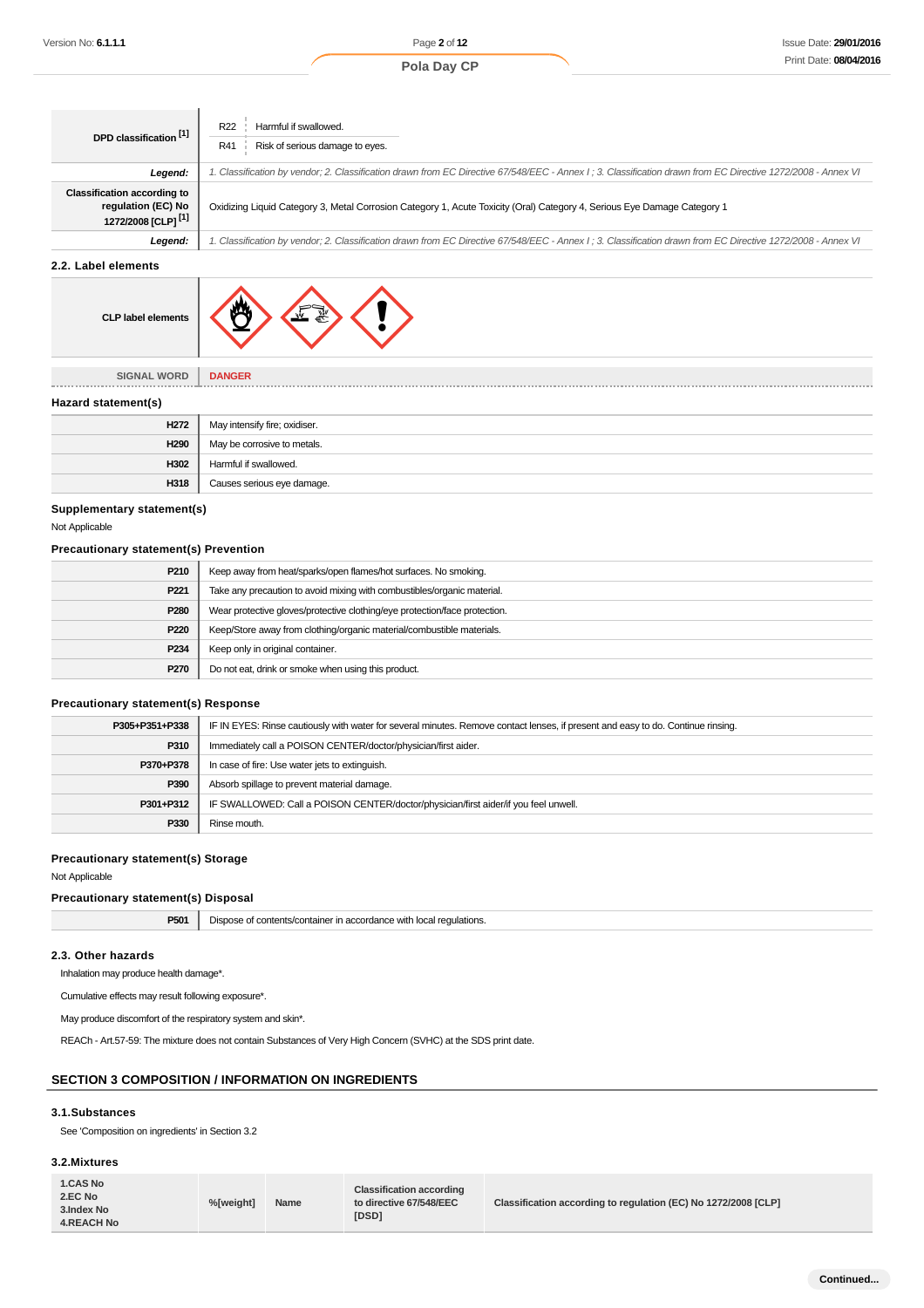| Pola Dav |  |  |
|----------|--|--|
|----------|--|--|

| 1.124-43-6<br>2.204-701-4<br>3. Not Available<br>4. Not Available       | 35                                                                                                                                                                                              | urea<br>hydrogen<br>peroxide | R8, R20/22, R34, R41 <sup>[1]</sup> | Oxidizing Solid Category 3, Metal Corrosion Category 1, Acute Toxicity (Oral) Category<br>4, Acute Toxicity (Inhalation) Category 4, Skin Corrosion/Irritation Category 1B. Serious<br>Eye Damage Category 1; H272, H290, H302, H332, H314, H318 <sup>[1]</sup> |  |
|-------------------------------------------------------------------------|-------------------------------------------------------------------------------------------------------------------------------------------------------------------------------------------------|------------------------------|-------------------------------------|-----------------------------------------------------------------------------------------------------------------------------------------------------------------------------------------------------------------------------------------------------------------|--|
|                                                                         |                                                                                                                                                                                                 | equivalent to:               |                                     |                                                                                                                                                                                                                                                                 |  |
| 1.7722-84-1<br>2.231-765-0<br>3.008-003-00-9<br>4.01-2119485845-22-XXXX | 13                                                                                                                                                                                              | hydrogen<br>peroxide         | R5, R8, R20/22. R35 <sup>[2]</sup>  | Oxidizing Liquid Category 1, Acute Toxicity (Inhalation) Category 4, Acute Toxicity (Oral)<br>Category 4, Skin Corrosion/Irritation Category 1A; H271, H332, H302, H314 <sup>[3]</sup>                                                                          |  |
| Legend:                                                                 | 1. Classification by vendor; 2. Classification drawn from EC Directive 67/548/EEC - Annex I; 3. Classification drawn from EC Directive 1272/2008 - Annex VI<br>4. Classification drawn from C&L |                              |                                     |                                                                                                                                                                                                                                                                 |  |

# **SECTION 4 FIRST AID MEASURES**

### **4.1. Description of first aid measures**

| General             | If skin contact occurs:<br>Inmediately remove all contaminated clothing, including footwear.<br>Flush skin and hair with running water (and soap if available).<br>▶ Seek medical attention in event of irritation.<br>If this product comes in contact with the eyes:<br>Inmediately hold eyelids apart and flush the eye continuously with running water.<br>F Ensure complete irrigation of the eye by keeping eyelids apart and away from eye and moving the eyelids by occasionally lifting the upper and lower lids.<br>► Continue flushing until advised to stop by the Poisons Information Centre or a doctor, or for at least 15 minutes.<br>Transport to hospital or doctor without delay.<br>Removal of contact lenses after an eye injury should only be undertaken by skilled personnel.<br>If fumes or combustion products are inhaled remove from contaminated area.<br>$\triangleright$ Seek medical attention.<br>If swallowed do NOT induce vomiting.<br>If vomiting occurs, lean patient forward or place on left side (head-down position, if possible) to maintain open airway and prevent aspiration.<br>$\triangleright$ Observe the patient carefully.<br>► Never give liquid to a person showing signs of being sleepy or with reduced awareness; i.e. becoming unconscious.<br>• Give water to rinse out mouth, then provide liquid slowly and as much as casualty can comfortably drink.<br>$\blacktriangleright$ Seek medical advice. |
|---------------------|-------------------------------------------------------------------------------------------------------------------------------------------------------------------------------------------------------------------------------------------------------------------------------------------------------------------------------------------------------------------------------------------------------------------------------------------------------------------------------------------------------------------------------------------------------------------------------------------------------------------------------------------------------------------------------------------------------------------------------------------------------------------------------------------------------------------------------------------------------------------------------------------------------------------------------------------------------------------------------------------------------------------------------------------------------------------------------------------------------------------------------------------------------------------------------------------------------------------------------------------------------------------------------------------------------------------------------------------------------------------------------------------------------------------------------------------------------------------|
| <b>Eye Contact</b>  | If this product comes in contact with the eyes:<br>Inmediately hold eyelids apart and flush the eye continuously with running water.<br>F Ensure complete irrigation of the eye by keeping eyelids apart and away from eye and moving the eyelids by occasionally lifting the upper and lower lids.<br>Continue flushing until advised to stop by the Poisons Information Centre or a doctor, or for at least 15 minutes.<br>Transport to hospital or doctor without delay.<br>► Removal of contact lenses after an eye injury should only be undertaken by skilled personnel.                                                                                                                                                                                                                                                                                                                                                                                                                                                                                                                                                                                                                                                                                                                                                                                                                                                                                    |
| <b>Skin Contact</b> | If skin contact occurs:<br>Inmediately remove all contaminated clothing, including footwear.<br>Flush skin and hair with running water (and soap if available).<br>▶ Seek medical attention in event of irritation.                                                                                                                                                                                                                                                                                                                                                                                                                                                                                                                                                                                                                                                                                                                                                                                                                                                                                                                                                                                                                                                                                                                                                                                                                                               |
| Inhalation          | If fumes or combustion products are inhaled remove from contaminated area.<br>▶ Seek medical attention.                                                                                                                                                                                                                                                                                                                                                                                                                                                                                                                                                                                                                                                                                                                                                                                                                                                                                                                                                                                                                                                                                                                                                                                                                                                                                                                                                           |
| Ingestion           | If swallowed do <b>NOT</b> induce vomiting.<br>If vomiting occurs, lean patient forward or place on left side (head-down position, if possible) to maintain open airway and prevent aspiration.<br>• Observe the patient carefully.<br>► Never give liquid to a person showing signs of being sleepy or with reduced awareness; i.e. becoming unconscious.<br>• Give water to rinse out mouth, then provide liquid slowly and as much as casualty can comfortably drink.<br>Seek medical advice.                                                                                                                                                                                                                                                                                                                                                                                                                                                                                                                                                                                                                                                                                                                                                                                                                                                                                                                                                                  |
|                     |                                                                                                                                                                                                                                                                                                                                                                                                                                                                                                                                                                                                                                                                                                                                                                                                                                                                                                                                                                                                                                                                                                                                                                                                                                                                                                                                                                                                                                                                   |

# **4.2 Most important symptoms and effects, both acute and delayed**

See Section 11

### **4.3. Indication of any immediate medical attention and special treatment needed**

Treat symptomatically.

# **SECTION 5 FIREFIGHTING MEASURES**

# **5.1. Extinguishing media**

- Water spray or fog.
- Foam.
- Dry chemical powder.
- BCF (where regulations permit). Carbon dioxide.
- 

# **5.2. Special hazards arising from the substrate or mixture**

J

| Fire Incompatibility         | ► Avoid any contamination of this material as it is very reactive and any contamination is potentially hazardous |  |
|------------------------------|------------------------------------------------------------------------------------------------------------------|--|
| 5.3. Advice for firefighters |                                                                                                                  |  |
|                              | Alert Fire Brigade and tell them location and nature of hazard.                                                  |  |
|                              | • Wear full body protective clothing with breathing apparatus.                                                   |  |
| <b>Fire Fighting</b>         | ▶ Prevent, by any means available, spillage from entering drains or water courses.                               |  |
|                              | Fight fire from a safe distance, with adequate cover.                                                            |  |

Extinguishers should be used only by trained personnel.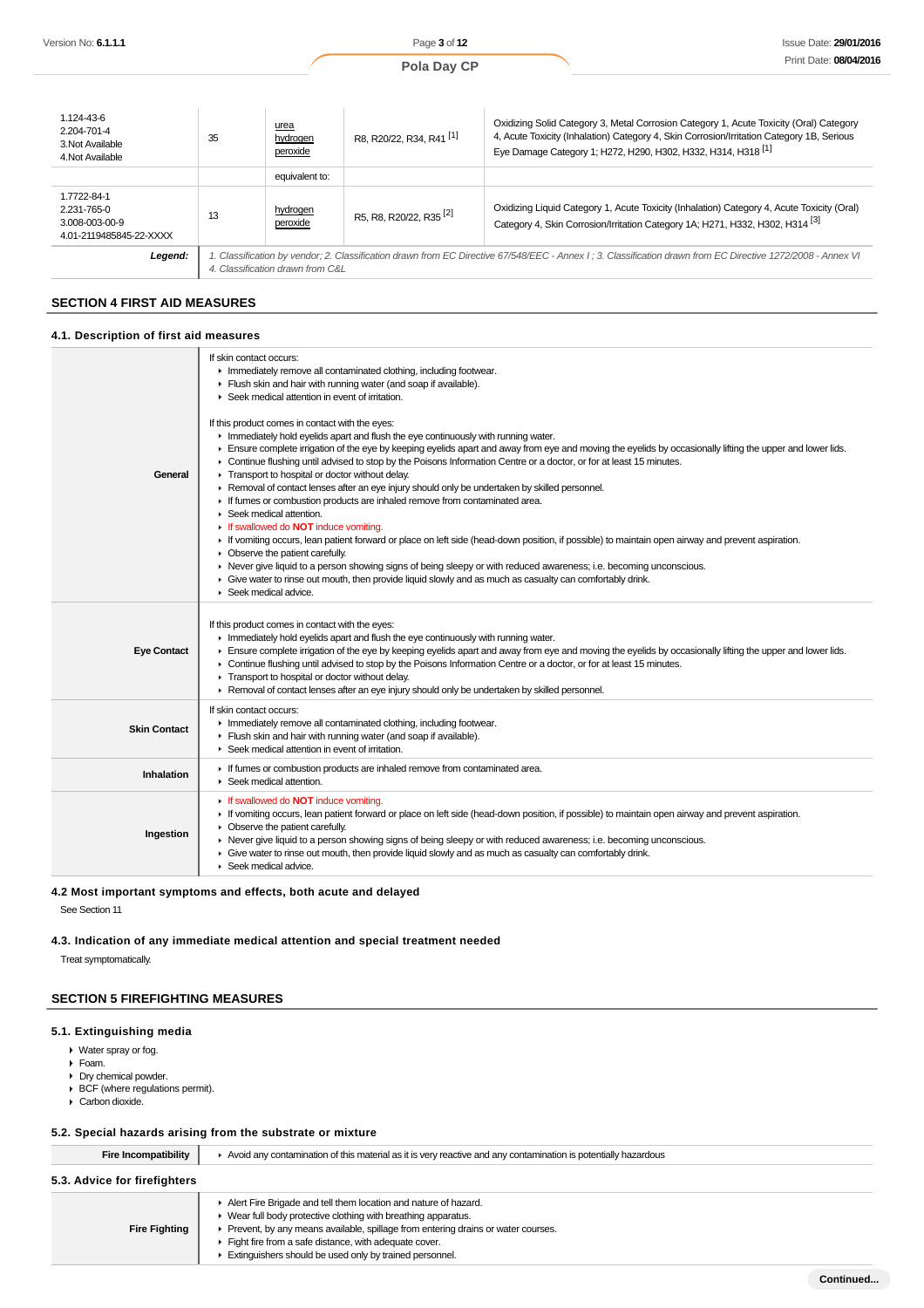|                              | ► Use water delivered as a fine spray to control fire and cool adjacent area.                                                           |
|------------------------------|-----------------------------------------------------------------------------------------------------------------------------------------|
|                              | Avoid spraying water onto liquid pools.                                                                                                 |
|                              | ▶ DO NOT approach containers suspected to be hot.                                                                                       |
|                              | • Cool fire exposed containers with water spray from a protected location.                                                              |
|                              | If safe to do so, remove containers from path of fire.                                                                                  |
|                              | If fire gets out of control withdraw personnel and warn against entry.                                                                  |
|                              | Equipment should be thoroughly decontaminated after use.                                                                                |
|                              | ▶ Will not burn but increases intensity of fire.                                                                                        |
|                              | Heating may cause expansion or decomposition leading to violent rupture of containers.                                                  |
|                              | Heat affected containers remain hazardous.                                                                                              |
| <b>Fire/Explosion Hazard</b> | Contact with combustibles such as wood, paper, oil or finely divided metal may produce spontaneous combustion or violent decomposition. |
|                              | • May emit irritating, poisonous or corrosive fumes.                                                                                    |
|                              | Decomposition may produce toxic fumes of: nitrogen oxides (NOx) carbon monoxide (CO) carbon dioxide (CO2)                               |
|                              |                                                                                                                                         |

# **SECTION 6 ACCIDENTAL RELEASE MEASURES**

# **6.1. Personal precautions, protective equipment and emergency procedures**

See section 8

### **6.2. Environmental precautions**

See section 12

# **6.3. Methods and material for containment and cleaning up**

| <b>Minor Spills</b> | $\triangleright$ Clean up all spills immediately.<br>• No smoking, naked lights, ignition sources.<br>▶ Avoid all contact with any organic matter including fuel, solvents, sawdust, paper or cloth and other incompatible materials, as ignition may result.<br>Avoid breathing dust or vapours and all contact with skin and eyes.<br>$\triangleright$ Control personal contact with the substance, by using protective equipment.<br>Contain and absorb spill with dry sand, earth, inert material or vermiculite.<br>DO NOT use sawdust as fire may result.<br>Scoop up solid residues and seal in labelled drums for disposal.<br>• Neutralise/decontaminate area.                                                                                                                                                                                                                                                                                                                                                                                 |
|---------------------|---------------------------------------------------------------------------------------------------------------------------------------------------------------------------------------------------------------------------------------------------------------------------------------------------------------------------------------------------------------------------------------------------------------------------------------------------------------------------------------------------------------------------------------------------------------------------------------------------------------------------------------------------------------------------------------------------------------------------------------------------------------------------------------------------------------------------------------------------------------------------------------------------------------------------------------------------------------------------------------------------------------------------------------------------------|
| <b>Major Spills</b> | Clear area of personnel and move upwind.<br>Alert Fire Brigade and tell them location and nature of hazard.<br>Wear full body protective clothing with breathing apparatus.<br>► Prevent, by any means available, spillage from entering drains or water courses.<br>• No smoking, flames or ignition sources. Increase ventilation.<br>Contain spill with sand, earth or other clean, inert materials.<br>• NEVER USE organic absorbents such as sawdust, paper or cloth.<br>Use spark-free and explosion-proof equipment.<br>$\triangleright$ Collect any recoverable product into labelled containers for possible recycling.<br>Avoid contamination with organic matter to prevent subsequent fire and explosion.<br>DO NOT mix fresh with recovered material.<br>• Collect residues and seal in labelled drums for disposal.<br>▶ Wash area and prevent runoff into drains.<br>Decontaminate equipment and launder all protective clothing before storage and re-use.<br>If contamination of drains or waterways occurs advise emergency services. |

#### **6.4. Reference to other sections**

Personal Protective Equipment advice is contained in Section 8 of the SDS.

# **SECTION 7 HANDLING AND STORAGE**

#### **7.1. Precautions for safe handling**

| Avoid personal contact and inhalation of dust, mist or vapours.<br>Provide adequate ventilation.<br>Always wear protective equipment and wash off any spillage from clothing.<br>▶ Keep material away from light, heat, flammables or combustibles.<br>► Keep cool, dry and away from incompatible materials.<br>Avoid physical damage to containers.<br>▶ DO NOT repack or return unused portions to original containers. Withdraw only sufficient amounts for immediate use.<br>• Use only minimum quantity required.<br>Avoid using solutions of peroxides in volatile solvents. Solvent evaporation should be controlled to avoid dangerous concentration of the peroxide.<br>▶ Do NOT allow peroxides to contact iron or compounds of iron, cobalt, or copper, metal oxide salts, acids or bases.<br>• Do NOT use metal spatulas to handle peroxides<br>• Do NOT use glass containers with screw cap lids or glass stoppers.<br>► Store peroxides at the lowest possible temperature, consistent with their solubility and freezing point.<br>▶ CAUTION: Do NOT store liquids or solutions of peroxides at a temperature below that at which the peroxide freezes or precipitates. Peroxides in this form<br>Safe handling<br>are extremely shock and heat-sensitive. Refrigerated storage of peroxides must ONLY be in explosion-proof units.<br>• The hazards and consequences of fires and explosions during synthesis and use of peroxides is widely recognised; spontaneous or induced decomposition<br>may culminate in a variety of ways, ranging from moderate gassing to spontaneous ignition or explosion. The heat released from spontaneous decomposition<br>of an energy-rich compound causes a rise in the surrounding temperature; the temperature will rise until thermal balance is established or until the material<br>heats to decomposition,<br>F The most effective means for minimising the consequences of an accident is to limit quantities to a practical minimum. Even gram-scale explosions can be<br>serious. Once ignited the burning of peroxides cannot be controlled and the area should be evacuated.<br>• Unless there is compelling reason to do otherwise, peroxide concentration should be limited to 10% (or less with vigorous reactants). Peroxide concentration<br>is rarely as high as 1% in the reaction mixture of polymerisation or other free-radical reactions,<br>► Peroxides should be added slowly and cautiously to the reaction medium. This should be completed prior to heating and with good agitation.<br>Addition of peroxide to the hot monomer is extremely dangerous. A violent reaction (e.g., fire or explosion) can result from inadvertent mixing of promoters<br>(frequently used with peroxides in polymerisation systems) with full-strength peroxide |  |
|---------------------------------------------------------------------------------------------------------------------------------------------------------------------------------------------------------------------------------------------------------------------------------------------------------------------------------------------------------------------------------------------------------------------------------------------------------------------------------------------------------------------------------------------------------------------------------------------------------------------------------------------------------------------------------------------------------------------------------------------------------------------------------------------------------------------------------------------------------------------------------------------------------------------------------------------------------------------------------------------------------------------------------------------------------------------------------------------------------------------------------------------------------------------------------------------------------------------------------------------------------------------------------------------------------------------------------------------------------------------------------------------------------------------------------------------------------------------------------------------------------------------------------------------------------------------------------------------------------------------------------------------------------------------------------------------------------------------------------------------------------------------------------------------------------------------------------------------------------------------------------------------------------------------------------------------------------------------------------------------------------------------------------------------------------------------------------------------------------------------------------------------------------------------------------------------------------------------------------------------------------------------------------------------------------------------------------------------------------------------------------------------------------------------------------------------------------------------------------------------------------------------------------------------------------------------------------------------------------------------------------------------------------------------------------------------------------------------------------------------------------------------------------------------------------------------------------|--|
| ▶ Organic peroxides are very sensitive to contamination (especially heavy-metal compounds, metal oxide salts, alkaline materials including amines, strong                                                                                                                                                                                                                                                                                                                                                                                                                                                                                                                                                                                                                                                                                                                                                                                                                                                                                                                                                                                                                                                                                                                                                                                                                                                                                                                                                                                                                                                                                                                                                                                                                                                                                                                                                                                                                                                                                                                                                                                                                                                                                                                                                                                                                                                                                                                                                                                                                                                                                                                                                                                                                                                                       |  |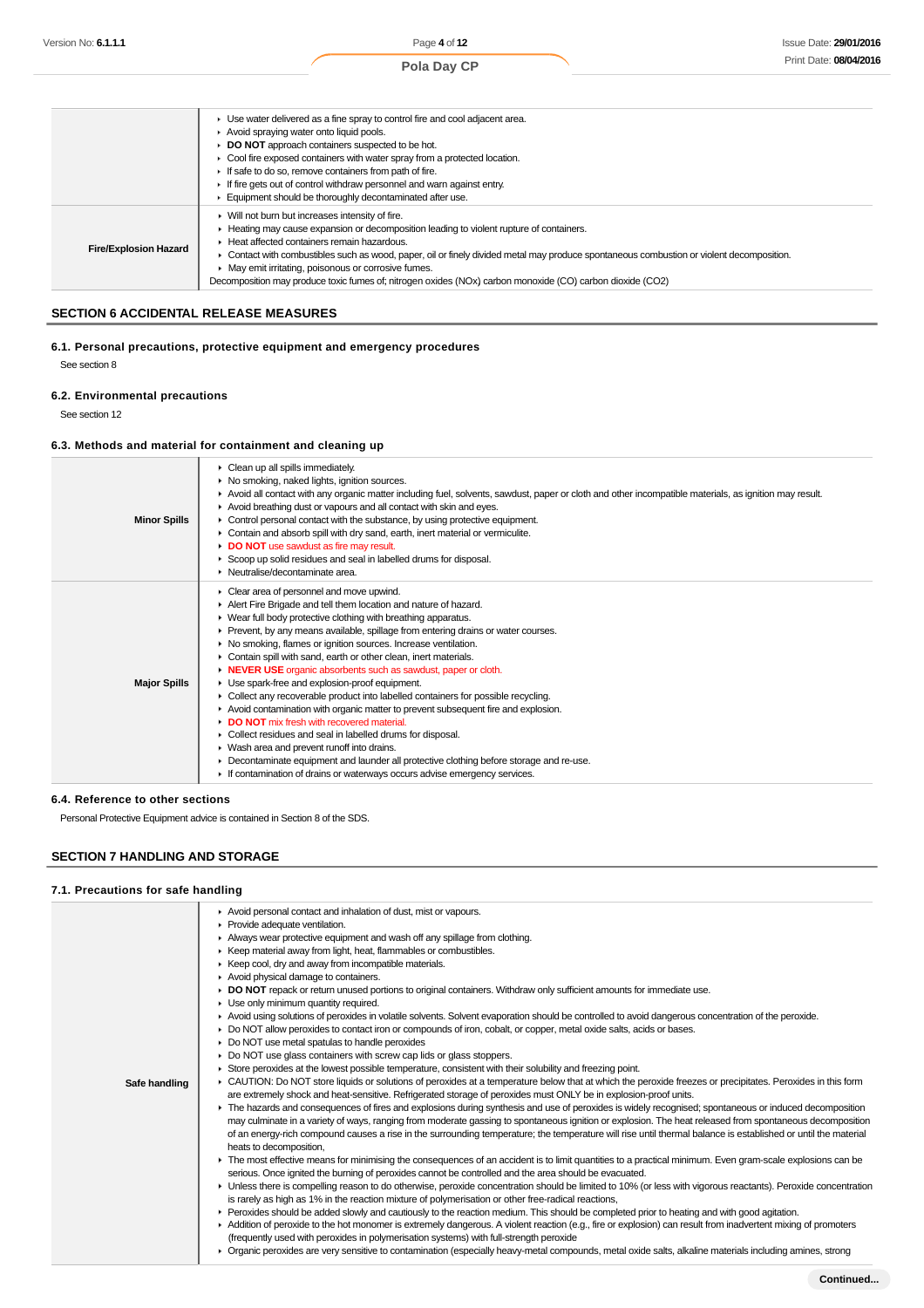|                                  | E acids, and many varieties of dust and dirt). This can initiate rapid, uncontrolled decomposition of peroxides and possible generation of intense heat, fire or<br>explosion The consequences of accidental contamination from returning withdrawn material to the storage container can be disastrous.<br>▶ When handling NEVER smoke, eat or drink.<br>Always wash hands with soap and water after handling.<br>Use only good occupational work practice.<br>Observe manufacturer's storage and handling recommendations contained within this SDS. |
|----------------------------------|--------------------------------------------------------------------------------------------------------------------------------------------------------------------------------------------------------------------------------------------------------------------------------------------------------------------------------------------------------------------------------------------------------------------------------------------------------------------------------------------------------------------------------------------------------|
| Fire and explosion<br>protection | See section 5                                                                                                                                                                                                                                                                                                                                                                                                                                                                                                                                          |
| Other information                | Do not store in direct sunlight.<br>Store between 2 and 8 deg C.                                                                                                                                                                                                                                                                                                                                                                                                                                                                                       |

### **7.2. Conditions for safe storage, including any incompatibilities**

| Suitable container             | <b>DO NOT</b> repack. Use containers supplied by manufacturer only |
|--------------------------------|--------------------------------------------------------------------|
| <b>Storage incompatibility</b> | ▶ Avoid strong bases.                                              |
| 7.3. Specific end use(s)       |                                                                    |

See section 1.2

### **SECTION 8 EXPOSURE CONTROLS / PERSONAL PROTECTION**

### **8.1. Control parameters**

**DERIVED NO EFFECT LEVEL (DNEL)**

Not Available

**PREDICTED NO EFFECT LEVEL (PNEC)**

Not Available

# **OCCUPATIONAL EXPOSURE LIMITS (OEL)**

## **INGREDIENT DATA**

| Source                                  | <b>Ingredient</b> | <b>Material name</b> | <b>TWA</b>                          | STEL                               | Peak          | <b>Notes</b>  |
|-----------------------------------------|-------------------|----------------------|-------------------------------------|------------------------------------|---------------|---------------|
| Ireland Occupational Exposure<br>Limits | hydrogen peroxide | Hydrogen peroxide    | $1.5 \text{ mg/m}3 / 1 \text{ ppm}$ | $3 \text{ mg/m}$ $3/2 \text{ ppm}$ | Not Available | Not Available |

| <b>EMERGENCY LIMITS</b> |  |
|-------------------------|--|
|-------------------------|--|

| <b>EMERGENCY LIMITS</b> |                                         |                     |                     |                      |               |
|-------------------------|-----------------------------------------|---------------------|---------------------|----------------------|---------------|
| Ingredient              | <b>Material name</b>                    | TEEL-1              |                     | TEEL-2               | TEEL-3        |
| urea hydrogen peroxide  | Urea peroxide; (Urea hydrogen peroxide) | $1.2 \text{ mg/m}3$ |                     | $13 \,\mathrm{mg/m}$ | 79 mg/m3      |
| hydrogen peroxide       | Hydrogen peroxide                       | Not Available       |                     | Not Available        | Not Available |
| hydrogen peroxide       | Hydrogen peroxide - 30%                 | 33 ppm              |                     | 170 ppm              | 330 ppm       |
|                         |                                         |                     |                     |                      |               |
| Ingredient              | <b>Original IDLH</b>                    |                     | <b>Revised IDLH</b> |                      |               |
| urea hydrogen peroxide  | Not Available                           |                     | Not Available       |                      |               |
| hydrogen peroxide       | 75 ppm                                  | 75 [Unch] ppm       |                     |                      |               |

**MATERIAL DATA**

### **8.2. Exposure controls**

|                      | Engineering controls are used to remove a hazard or place a barrier between the worker and the hazard. Well-designed engineering controls can be highly<br>effective in protecting workers and will typically be independent of worker interactions to provide this high level of protection.<br>The basic types of engineering controls are:<br>Process controls which involve changing the way a job activity or process is done to reduce the risk.<br>Enclosure and/or isolation of emission source which keeps a selected hazard "physically" away from the worker and ventilation that strategically "adds" and<br>"removes" air in the work environment. Ventilation can remove or dilute an air contaminant if designed properly. The design of a ventilation system must match<br>the particular process and chemical or contaminant in use.<br>Employers may need to use multiple types of controls to prevent employee overexposure.<br>Local exhaust ventilation usually required. If risk of overexposure exists, wear approved respirator. Correct fit is essential to obtain adequate protection.<br>Supplied-air type respirator may be required in special circumstances. Correct fit is essential to ensure adequate protection.<br>An approved self contained breathing apparatus (SCBA) may be required in some situations.<br>Provide adequate ventilation in warehouse or closed storage area. Air contaminants generated in the workplace possess varying "escape" velocities which, in<br>turn, determine the "capture velocities" of fresh circulating air required to effectively remove the contaminant. |                                 |                                    |  |  |
|----------------------|-------------------------------------------------------------------------------------------------------------------------------------------------------------------------------------------------------------------------------------------------------------------------------------------------------------------------------------------------------------------------------------------------------------------------------------------------------------------------------------------------------------------------------------------------------------------------------------------------------------------------------------------------------------------------------------------------------------------------------------------------------------------------------------------------------------------------------------------------------------------------------------------------------------------------------------------------------------------------------------------------------------------------------------------------------------------------------------------------------------------------------------------------------------------------------------------------------------------------------------------------------------------------------------------------------------------------------------------------------------------------------------------------------------------------------------------------------------------------------------------------------------------------------------------------------------------------------------------------------------------------------------|---------------------------------|------------------------------------|--|--|
| 8.2.1. Appropriate   | Type of Contaminant:                                                                                                                                                                                                                                                                                                                                                                                                                                                                                                                                                                                                                                                                                                                                                                                                                                                                                                                                                                                                                                                                                                                                                                                                                                                                                                                                                                                                                                                                                                                                                                                                                | Air Speed:                      |                                    |  |  |
| engineering controls | solvent, vapours, degreasing etc., evaporating from tank (in still air).                                                                                                                                                                                                                                                                                                                                                                                                                                                                                                                                                                                                                                                                                                                                                                                                                                                                                                                                                                                                                                                                                                                                                                                                                                                                                                                                                                                                                                                                                                                                                            |                                 | 0.25-0.5 m/s (50-100<br>$f/min.$ ) |  |  |
|                      | aerosols, fumes from pouring operations, intermittent container filling, low speed conveyer transfers, welding, spray drift, plating<br>acid fumes, pickling (released at low velocity into zone of active generation)                                                                                                                                                                                                                                                                                                                                                                                                                                                                                                                                                                                                                                                                                                                                                                                                                                                                                                                                                                                                                                                                                                                                                                                                                                                                                                                                                                                                              |                                 |                                    |  |  |
|                      | direct spray, spray painting in shallow booths, drum filling, conveyer loading, crusher dusts, gas discharge (active generation into<br>zone of rapid air motion)                                                                                                                                                                                                                                                                                                                                                                                                                                                                                                                                                                                                                                                                                                                                                                                                                                                                                                                                                                                                                                                                                                                                                                                                                                                                                                                                                                                                                                                                   |                                 |                                    |  |  |
|                      | grinding, abrasive blasting, tumbling, high speed wheel generated dusts (released at high initial velocity into zone of very high rapid<br>air motion).                                                                                                                                                                                                                                                                                                                                                                                                                                                                                                                                                                                                                                                                                                                                                                                                                                                                                                                                                                                                                                                                                                                                                                                                                                                                                                                                                                                                                                                                             |                                 |                                    |  |  |
|                      | Within each range the appropriate value depends on:                                                                                                                                                                                                                                                                                                                                                                                                                                                                                                                                                                                                                                                                                                                                                                                                                                                                                                                                                                                                                                                                                                                                                                                                                                                                                                                                                                                                                                                                                                                                                                                 |                                 |                                    |  |  |
|                      | Lower end of the range                                                                                                                                                                                                                                                                                                                                                                                                                                                                                                                                                                                                                                                                                                                                                                                                                                                                                                                                                                                                                                                                                                                                                                                                                                                                                                                                                                                                                                                                                                                                                                                                              | Upper end of the range          |                                    |  |  |
|                      | 1: Room air currents minimal or favourable to capture                                                                                                                                                                                                                                                                                                                                                                                                                                                                                                                                                                                                                                                                                                                                                                                                                                                                                                                                                                                                                                                                                                                                                                                                                                                                                                                                                                                                                                                                                                                                                                               | 1: Disturbing room air currents |                                    |  |  |
|                      |                                                                                                                                                                                                                                                                                                                                                                                                                                                                                                                                                                                                                                                                                                                                                                                                                                                                                                                                                                                                                                                                                                                                                                                                                                                                                                                                                                                                                                                                                                                                                                                                                                     |                                 |                                    |  |  |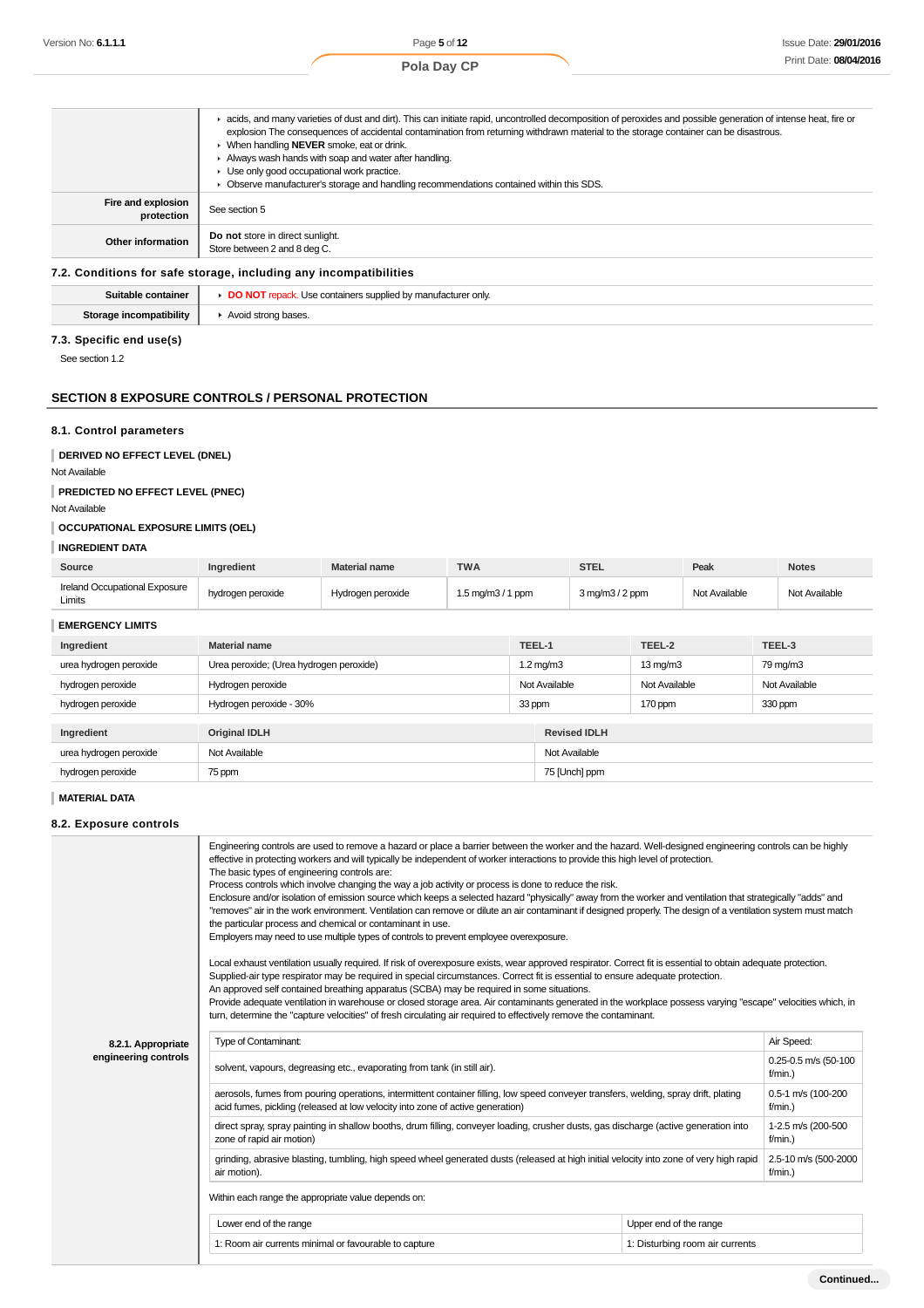|                            | 2: Contaminants of low toxicity or of nuisance value only.                                                                                                                                                                                                                                                                                                                                                                                                                                                                                                                                                                                                                                                                                                                                                                                                                                                                                                   | 2: Contaminants of high toxicity |  |  |
|----------------------------|--------------------------------------------------------------------------------------------------------------------------------------------------------------------------------------------------------------------------------------------------------------------------------------------------------------------------------------------------------------------------------------------------------------------------------------------------------------------------------------------------------------------------------------------------------------------------------------------------------------------------------------------------------------------------------------------------------------------------------------------------------------------------------------------------------------------------------------------------------------------------------------------------------------------------------------------------------------|----------------------------------|--|--|
|                            | 3: Intermittent, low production.                                                                                                                                                                                                                                                                                                                                                                                                                                                                                                                                                                                                                                                                                                                                                                                                                                                                                                                             | 3: High production, heavy use    |  |  |
|                            | 4: Large hood or large air mass in motion                                                                                                                                                                                                                                                                                                                                                                                                                                                                                                                                                                                                                                                                                                                                                                                                                                                                                                                    | 4: Small hood-local control only |  |  |
|                            | Simple theory shows that air velocity falls rapidly with distance away from the opening of a simple extraction pipe. Velocity generally decreases with the square<br>of distance from the extraction point (in simple cases). Therefore the air speed at the extraction point should be adjusted, accordingly, after reference to<br>distance from the contaminating source. The air velocity at the extraction fan, for example, should be a minimum of 1-2 m/s (200-400 f/min) for extraction of<br>solvents generated in a tank 2 meters distant from the extraction point. Other mechanical considerations, producing performance deficits within the extraction<br>apparatus, make it essential that theoretical air velocities are multiplied by factors of 10 or more when extraction systems are installed or used.                                                                                                                                  |                                  |  |  |
| 8.2.2. Personal protection |                                                                                                                                                                                                                                                                                                                                                                                                                                                                                                                                                                                                                                                                                                                                                                                                                                                                                                                                                              |                                  |  |  |
| Eye and face protection    | Safety glasses with side shields.<br>Chemical goggles.<br>• Contact lenses may pose a special hazard; soft contact lenses may absorb and concentrate irritants. A written policy document, describing the wearing of<br>lenses or restrictions on use, should be created for each workplace or task. This should include a review of lens absorption and adsorption for the class of<br>chemicals in use and an account of injury experience. Medical and first-aid personnel should be trained in their removal and suitable equipment should be<br>readily available. In the event of chemical exposure, begin eye irrigation immediately and remove contact lens as soon as practicable. Lens should be removed<br>at the first signs of eye redness or irritation - lens should be removed in a clean environment only after workers have washed hands thoroughly. [CDC NIOSH<br>Current Intelligence Bulletin 59], [AS/NZS 1336 or national equivalent] |                                  |  |  |
| <b>Skin protection</b>     | See Hand protection below                                                                                                                                                                                                                                                                                                                                                                                                                                                                                                                                                                                                                                                                                                                                                                                                                                                                                                                                    |                                  |  |  |
| Hands/feet protection      | ▶ Wear chemical protective gloves, e.g. PVC.<br>▶ Wear safety footwear or safety gumboots, e.g. Rubber<br>Rubber Gloves                                                                                                                                                                                                                                                                                                                                                                                                                                                                                                                                                                                                                                                                                                                                                                                                                                      |                                  |  |  |
| <b>Body protection</b>     | See Other protection below                                                                                                                                                                                                                                                                                                                                                                                                                                                                                                                                                                                                                                                                                                                                                                                                                                                                                                                                   |                                  |  |  |
|                            |                                                                                                                                                                                                                                                                                                                                                                                                                                                                                                                                                                                                                                                                                                                                                                                                                                                                                                                                                              |                                  |  |  |
| Other protection           | • Overalls.<br>PVC Apron.<br>PVC protective suit may be required if exposure severe.<br>Eyewash unit.<br>$\blacktriangleright$ Ensure there is ready access to a safety shower.                                                                                                                                                                                                                                                                                                                                                                                                                                                                                                                                                                                                                                                                                                                                                                              |                                  |  |  |

### **Respiratory protection**

Type B Filter of sufficient capacity. (AS/NZS 1716 & 1715, EN 143:2000 & 149:2001, ANSI Z88 or national equivalent)

Where the concentration of gas/particulates in the breathing zone, approaches or exceeds the "Exposure Standard" (or ES), respiratory protection is required. Degree of protection varies with both face-piece and Class of filter; the nature of protection varies with Type of filter.

| <b>Required Minimum Protection Factor</b> | <b>Half-Face Respirator</b> | <b>Full-Face Respirator</b> | <b>Powered Air Respirator</b> |
|-------------------------------------------|-----------------------------|-----------------------------|-------------------------------|
| up to $10 \times ES$                      | <b>B-AUS</b>                |                             | B-PAPR-AUS / Class 1          |
| up to $50 \times ES$                      |                             | B-AUS / Class 1             |                               |
| up to $100 \times ES$                     |                             | $B-2$                       | B-PAPR-2 ^                    |

^ - Full-face

A(All classes) = Organic vapours, B AUS or B1 = Acid gasses, B2 = Acid gas or hydrogen cyanide(HCN), B3 = Acid gas or hydrogen cyanide(HCN), E = Sulfur dioxide(SO2), G = Agricultural chemicals, K = Ammonia(NH3), Hg = Mercury, NO = Oxides of nitrogen, MB = Methyl bromide, AX = Low boiling point organic compounds(below 65 degC)

### **8.2.3. Environmental exposure controls**

See section 12

## **SECTION 9 PHYSICAL AND CHEMICAL PROPERTIES**

#### **9.1. Information on basic physical and chemical properties**

| Appearance                                      | Clear gel with spearmint odour, mixes with water. |                                                   |                |
|-------------------------------------------------|---------------------------------------------------|---------------------------------------------------|----------------|
|                                                 |                                                   |                                                   |                |
| <b>Physical state</b>                           | Gel                                               | Relative density (Water = 1)                      | 1.1            |
| Odour                                           | Not Available                                     | <b>Partition coefficient</b><br>n-octanol / water | Not Available  |
| Odour threshold                                 | Not Available                                     | Auto-ignition temperature<br>$(^{\circ}C)$        | Not Available  |
| pH (as supplied)                                | 5.9                                               | Decomposition<br>temperature                      | Not Available  |
| Melting point / freezing<br>point (°C)          | Not Available                                     | Viscosity (cSt)                                   | Not Available  |
| Initial boiling point and<br>boiling range (°C) | Not Available                                     | Molecular weight (g/mol)                          | Not Applicable |
| Flash point (°C)                                | Not Available                                     | <b>Taste</b>                                      | Not Available  |
| <b>Evaporation rate</b>                         | Not Available                                     | <b>Explosive properties</b>                       | Not Available  |
| Flammability                                    | Not Available                                     | <b>Oxidising properties</b>                       | Not Available  |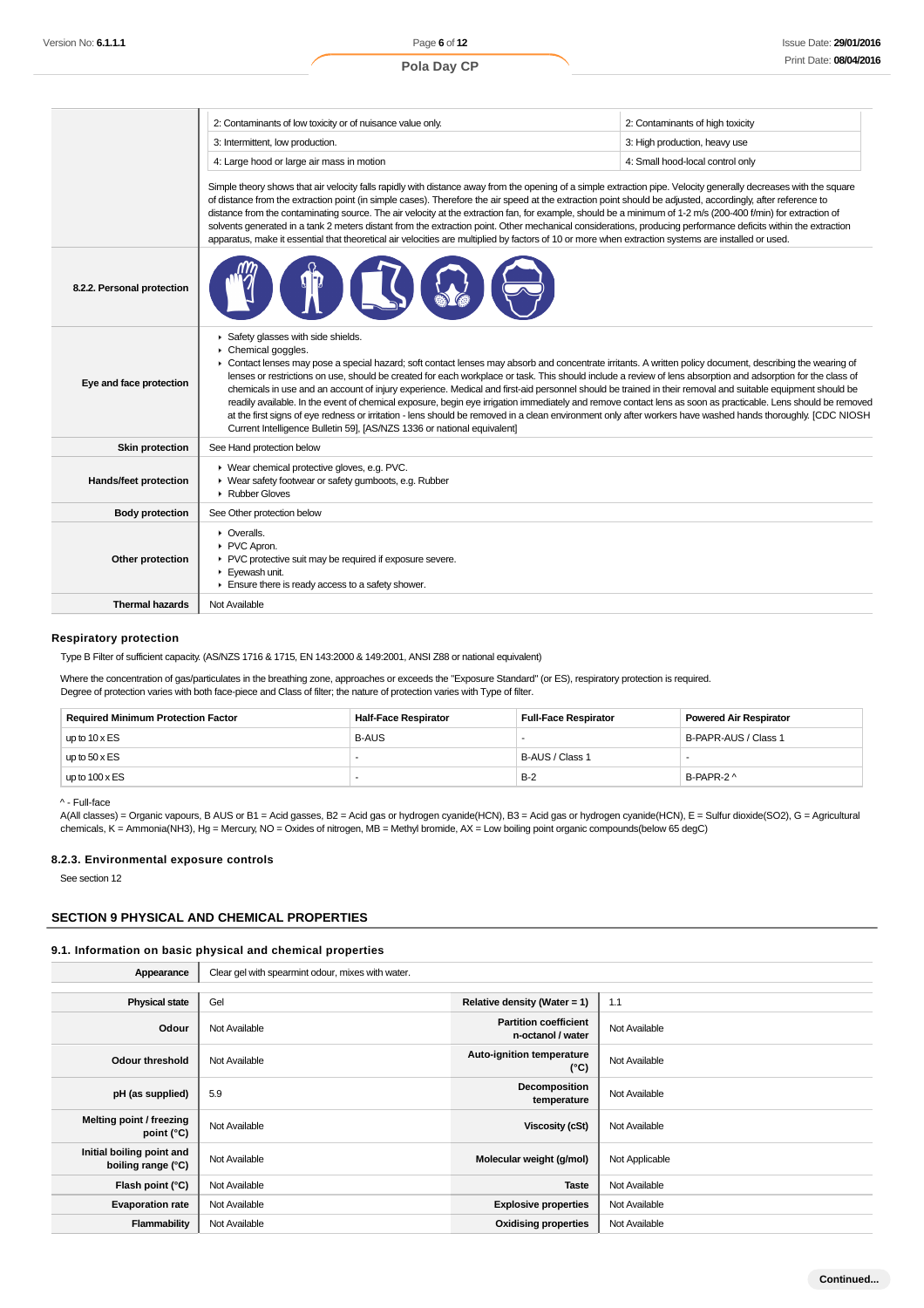### **Pola Day CP**

| Upper Explosive Limit (%)  | Not Available | Surface Tension (dyn/cm or<br>mN/m | Not Available |
|----------------------------|---------------|------------------------------------|---------------|
| Lower Explosive Limit (%)  | Not Available | <b>Volatile Component (%vol)</b>   | Not Available |
| Vapour pressure (kPa)      | Not Available | Gas group                          | Not Available |
| Solubility in water (g/L)  | Miscible      | pH as a solution (1%)              | Not Available |
| Vapour density $(Air = 1)$ | Not Available | VOC g/L                            | Not Available |

#### **9.2. Other information**

Not Available

### **SECTION 10 STABILITY AND REACTIVITY**

| 10.1. Reactivity                            | See section 7.2                                                                                                                                                                                    |
|---------------------------------------------|----------------------------------------------------------------------------------------------------------------------------------------------------------------------------------------------------|
| 10.2. Chemical stability                    | Unstable in the presence of incompatible materials.<br>Product is considered stable under normal handling conditions.<br>• Prolonged exposure to heat.<br>Hazardous polymerisation will not occur. |
| 10.3. Possibility of<br>hazardous reactions | See section 7.2                                                                                                                                                                                    |
| 10.4. Conditions to avoid                   | See section 7.2                                                                                                                                                                                    |
| 10.5. Incompatible materials                | See section 7.2                                                                                                                                                                                    |
| 10.6. Hazardous<br>decomposition products   | See section 5.3                                                                                                                                                                                    |

### **SECTION 11 TOXICOLOGICAL INFORMATION**

### **11.1. Information on toxicological effects**

| Inhaled                | Inhalation of vapours or aerosols (mists, fumes), generated by the material during the course of normal handling, may be harmful.<br>Limited evidence or practical experience suggests that the material may produce irritation of the respiratory system, in a significant number of individuals,<br>following inhalation. In contrast to most organs, the lung is able to respond to a chemical insult by first removing or neutralising the irritant and then repairing<br>the damage. The repair process, which initially evolved to protect mammalian lungs from foreign matter and antigens, may however, produce further lung<br>damage resulting in the impairment of gas exchange, the primary function of the lungs. Respiratory tract irritation often results in an inflammatory response<br>involving the recruitment and activation of many cell types, mainly derived from the vascular system.                                                                                                                                                                                                                                                                                                                                                                                                                                                  |                                                                                                                                                       |  |  |
|------------------------|-----------------------------------------------------------------------------------------------------------------------------------------------------------------------------------------------------------------------------------------------------------------------------------------------------------------------------------------------------------------------------------------------------------------------------------------------------------------------------------------------------------------------------------------------------------------------------------------------------------------------------------------------------------------------------------------------------------------------------------------------------------------------------------------------------------------------------------------------------------------------------------------------------------------------------------------------------------------------------------------------------------------------------------------------------------------------------------------------------------------------------------------------------------------------------------------------------------------------------------------------------------------------------------------------------------------------------------------------------------------|-------------------------------------------------------------------------------------------------------------------------------------------------------|--|--|
| Ingestion              | Accidental ingestion of the material may be harmful; animal experiments indicate that ingestion of less than 150 gram may be fatal or may produce serious<br>damage to the health of the individual.<br>mucous membrane irritation                                                                                                                                                                                                                                                                                                                                                                                                                                                                                                                                                                                                                                                                                                                                                                                                                                                                                                                                                                                                                                                                                                                              |                                                                                                                                                       |  |  |
| <b>Skin Contact</b>    | Limited evidence exists, or practical experience predicts, that the material either produces inflammation of the skin in a substantial number of individuals<br>following direct contact, and/or produces significant inflammation when applied to the healthy intact skin of animals, for up to four hours, such inflammation<br>being present twenty-four hours or more after the end of the exposure period. Skin irritation may also be present after prolonged or repeated exposure; this may<br>result in a form of contact dermatitis (nonallergic). The dermatitis is often characterised by skin redness (erythema) and swelling (oedema) which may<br>progress to blistering (vesiculation), scaling and thickening of the epidermis. At the microscopic level there may be intercellular oedema of the spongy layer of<br>the skin (spongiosis) and intracellular oedema of the epidermis.<br>Skin contact will result in rapid drying, bleaching, leading to chemical burns on prolonged contact<br>Open cuts, abraded or irritated skin should not be exposed to this material<br>Entry into the blood-stream through, for example, cuts, abrasions, puncture wounds or lesions, may produce systemic injury with harmful effects. Examine the<br>skin prior to the use of the material and ensure that any external damage is suitably protected. |                                                                                                                                                       |  |  |
| Eye                    | When applied to the eye(s) of animals, the material produces severe ocular lesions which are present twenty-four hours or more after instillation.                                                                                                                                                                                                                                                                                                                                                                                                                                                                                                                                                                                                                                                                                                                                                                                                                                                                                                                                                                                                                                                                                                                                                                                                              |                                                                                                                                                       |  |  |
| <b>Chronic</b>         | Limited evidence suggests that repeated or long-term occupational exposure may produce cumulative health effects involving organs or biochemical systems.<br>Prolonged or repeated skin contact may cause drying with cracking, irritation and possible dermatitis following.                                                                                                                                                                                                                                                                                                                                                                                                                                                                                                                                                                                                                                                                                                                                                                                                                                                                                                                                                                                                                                                                                   |                                                                                                                                                       |  |  |
|                        |                                                                                                                                                                                                                                                                                                                                                                                                                                                                                                                                                                                                                                                                                                                                                                                                                                                                                                                                                                                                                                                                                                                                                                                                                                                                                                                                                                 |                                                                                                                                                       |  |  |
| Pola Day CP            | <b>TOXICITY</b>                                                                                                                                                                                                                                                                                                                                                                                                                                                                                                                                                                                                                                                                                                                                                                                                                                                                                                                                                                                                                                                                                                                                                                                                                                                                                                                                                 | <b>IRRITATION</b>                                                                                                                                     |  |  |
|                        | Not Available                                                                                                                                                                                                                                                                                                                                                                                                                                                                                                                                                                                                                                                                                                                                                                                                                                                                                                                                                                                                                                                                                                                                                                                                                                                                                                                                                   | Not Available                                                                                                                                         |  |  |
|                        | <b>TOXICITY</b>                                                                                                                                                                                                                                                                                                                                                                                                                                                                                                                                                                                                                                                                                                                                                                                                                                                                                                                                                                                                                                                                                                                                                                                                                                                                                                                                                 | <b>IRRITATION</b>                                                                                                                                     |  |  |
| urea hydrogen peroxide | Not Available                                                                                                                                                                                                                                                                                                                                                                                                                                                                                                                                                                                                                                                                                                                                                                                                                                                                                                                                                                                                                                                                                                                                                                                                                                                                                                                                                   | Not Available                                                                                                                                         |  |  |
|                        | <b>TOXICITY</b>                                                                                                                                                                                                                                                                                                                                                                                                                                                                                                                                                                                                                                                                                                                                                                                                                                                                                                                                                                                                                                                                                                                                                                                                                                                                                                                                                 | <b>IRRITATION</b>                                                                                                                                     |  |  |
|                        | dermal (rat) LD50: 3000-5480 mg/kg <sup>[1]</sup>                                                                                                                                                                                                                                                                                                                                                                                                                                                                                                                                                                                                                                                                                                                                                                                                                                                                                                                                                                                                                                                                                                                                                                                                                                                                                                               | Nil reported                                                                                                                                          |  |  |
| hydrogen peroxide      | Inhalation (rat) LC50: 2 mg/L/4H <sup>[2]</sup>                                                                                                                                                                                                                                                                                                                                                                                                                                                                                                                                                                                                                                                                                                                                                                                                                                                                                                                                                                                                                                                                                                                                                                                                                                                                                                                 |                                                                                                                                                       |  |  |
|                        | Oral (rat) LD50: 75 mg/kg <sup>[1]</sup>                                                                                                                                                                                                                                                                                                                                                                                                                                                                                                                                                                                                                                                                                                                                                                                                                                                                                                                                                                                                                                                                                                                                                                                                                                                                                                                        |                                                                                                                                                       |  |  |
| Legend:                |                                                                                                                                                                                                                                                                                                                                                                                                                                                                                                                                                                                                                                                                                                                                                                                                                                                                                                                                                                                                                                                                                                                                                                                                                                                                                                                                                                 | 1. Value obtained from Europe ECHA Registered Substances - Acute toxicity 2.* Value obtained from manufacturer's SDS. Unless otherwise specified data |  |  |
|                        |                                                                                                                                                                                                                                                                                                                                                                                                                                                                                                                                                                                                                                                                                                                                                                                                                                                                                                                                                                                                                                                                                                                                                                                                                                                                                                                                                                 |                                                                                                                                                       |  |  |

extracted from RTECS - Register of Toxic Effect of chemical Substances

**UREA HYDROGEN PEROXIDE** No significant acute toxicological data identified in literature search.

Asthma-like symptoms may continue for months or even years after exposure to the material ceases. This may be due to a non-allergenic condition known as reactive airways dysfunction syndrome (RADS) which can occur following exposure to high levels of highly irritating compound. Key criteria for the diagnosis of RADS include the absence of preceding respiratory disease, in a non-atopic individual, with abrupt onset of persistent asthma-like symptoms within minutes to hours of a documented exposure to the irritant. A reversible airflow pattern, on spirometry, with the presence of moderate to severe bronchial hyperreactivity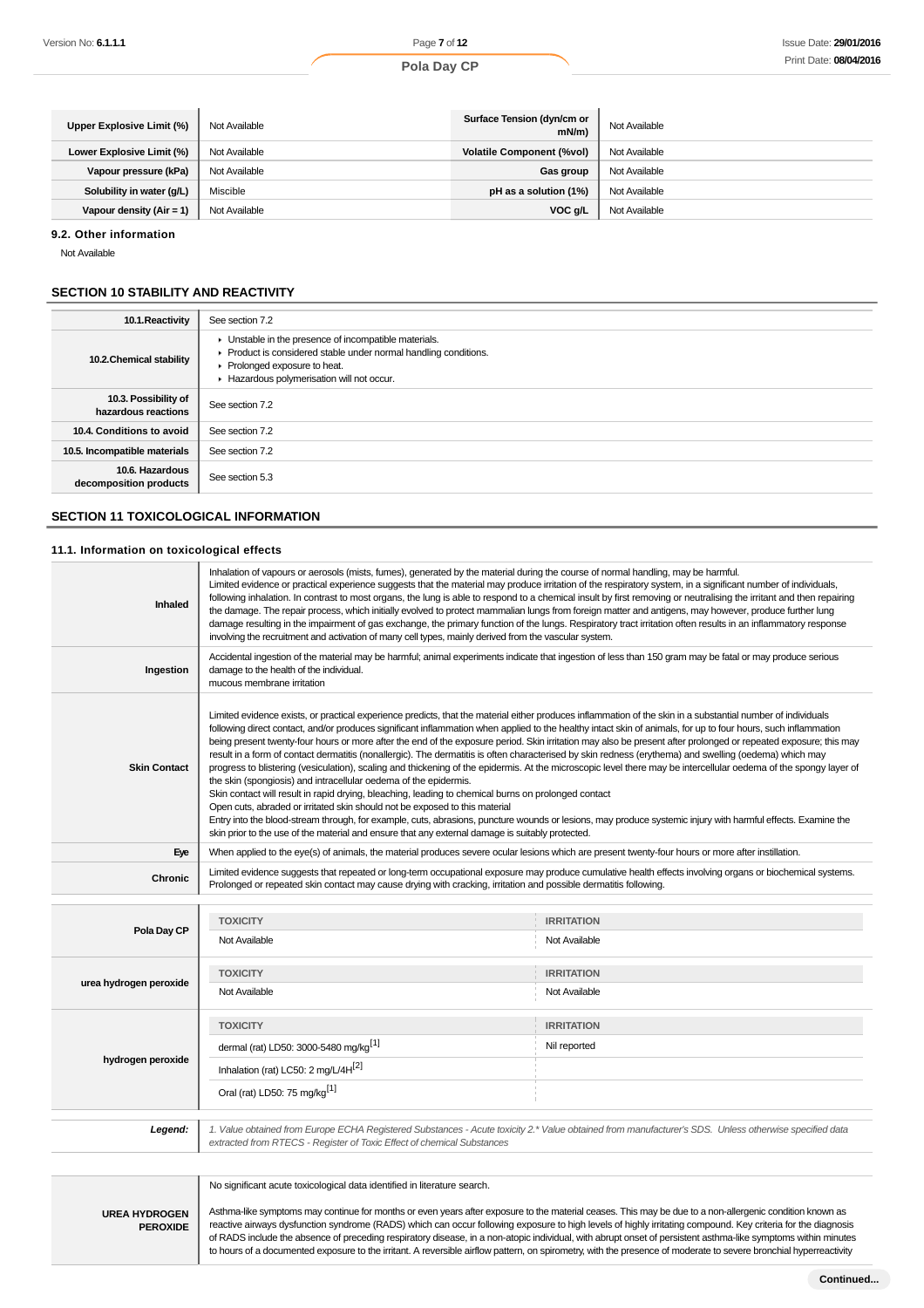|                                  | on methacholine challenge testing and the lack of minimal lymphocytic inflammation, without eosinophilia, have also been included in the criteria for diagnosis of<br>RADS. RADS (or asthma) following an irritating inhalation is an infrequent disorder with rates related to the concentration of and duration of exposure to the<br>irritating substance. Industrial bronchitis, on the other hand, is a disorder that occurs as result of exposure due to high concentrations of irritating substance<br>(often particulate in nature) and is completely reversible after exposure ceases. The disorder is characterised by dyspnea, cough and mucus production.<br>No chronic human exposure data is available                                                                                                                                                                                                                                                                                                                                                                                                                                                                                                                                                                                                                                                                                                                                                                                                                                                                                                                                                                                                                                                                                                                                                                                                                                                                                                                                                                                                                                                                                                                                                                                                                                                                                                                                                                                                                                                                                                                                                                                                                                                                                                                                                                                                                                                                                                                                                                                                                                                                                                                                                                                                                                                                                                                                                                                                                                                                                                                                                                                                                                                                                                                                                                                                                                                                                                                                                                                                                                                                                                                                                                                                                                                                                                                                                                                                                                                                                                                                                                                                                                                                                                                                                                                                                                    |                |  |  |
|----------------------------------|---------------------------------------------------------------------------------------------------------------------------------------------------------------------------------------------------------------------------------------------------------------------------------------------------------------------------------------------------------------------------------------------------------------------------------------------------------------------------------------------------------------------------------------------------------------------------------------------------------------------------------------------------------------------------------------------------------------------------------------------------------------------------------------------------------------------------------------------------------------------------------------------------------------------------------------------------------------------------------------------------------------------------------------------------------------------------------------------------------------------------------------------------------------------------------------------------------------------------------------------------------------------------------------------------------------------------------------------------------------------------------------------------------------------------------------------------------------------------------------------------------------------------------------------------------------------------------------------------------------------------------------------------------------------------------------------------------------------------------------------------------------------------------------------------------------------------------------------------------------------------------------------------------------------------------------------------------------------------------------------------------------------------------------------------------------------------------------------------------------------------------------------------------------------------------------------------------------------------------------------------------------------------------------------------------------------------------------------------------------------------------------------------------------------------------------------------------------------------------------------------------------------------------------------------------------------------------------------------------------------------------------------------------------------------------------------------------------------------------------------------------------------------------------------------------------------------------------------------------------------------------------------------------------------------------------------------------------------------------------------------------------------------------------------------------------------------------------------------------------------------------------------------------------------------------------------------------------------------------------------------------------------------------------------------------------------------------------------------------------------------------------------------------------------------------------------------------------------------------------------------------------------------------------------------------------------------------------------------------------------------------------------------------------------------------------------------------------------------------------------------------------------------------------------------------------------------------------------------------------------------------------------------------------------------------------------------------------------------------------------------------------------------------------------------------------------------------------------------------------------------------------------------------------------------------------------------------------------------------------------------------------------------------------------------------------------------------------------------------------------------------------------------------------------------------------------------------------------------------------------------------------------------------------------------------------------------------------------------------------------------------------------------------------------------------------------------------------------------------------------------------------------------------------------------------------------------------------------------------------------------------------------------------------------------------------------------------|----------------|--|--|
|                                  | No significant acute toxicological data identified in literature search.                                                                                                                                                                                                                                                                                                                                                                                                                                                                                                                                                                                                                                                                                                                                                                                                                                                                                                                                                                                                                                                                                                                                                                                                                                                                                                                                                                                                                                                                                                                                                                                                                                                                                                                                                                                                                                                                                                                                                                                                                                                                                                                                                                                                                                                                                                                                                                                                                                                                                                                                                                                                                                                                                                                                                                                                                                                                                                                                                                                                                                                                                                                                                                                                                                                                                                                                                                                                                                                                                                                                                                                                                                                                                                                                                                                                                                                                                                                                                                                                                                                                                                                                                                                                                                                                                                                                                                                                                                                                                                                                                                                                                                                                                                                                                                                                                                                                                |                |  |  |
| <b>HYDROGEN PEROXIDE</b>         | Asthma-like symptoms may continue for months or even years after exposure to the material ceases. This may be due to a non-allergenic condition known as<br>reactive airways dysfunction syndrome (RADS) which can occur following exposure to high levels of highly irritating compound. Key criteria for the diagnosis<br>of RADS include the absence of preceding respiratory disease, in a non-atopic individual, with abrupt onset of persistent asthma-like symptoms within minutes<br>to hours of a documented exposure to the irritant. A reversible airflow pattern, on spirometry, with the presence of moderate to severe bronchial hyperreactivity<br>on methacholine challenge testing and the lack of minimal lymphocytic inflammation, without eosinophilia, have also been included in the criteria for diagnosis<br>of RADS. RADS (or asthma) following an irritating inhalation is an infrequent disorder with rates related to the concentration of and duration of exposure to the<br>irritating substance. Industrial bronchitis, on the other hand, is a disorder that occurs as result of exposure due to high concentrations of irritating substance<br>(often particulate in nature) and is completely reversible after exposure ceases. The disorder is characterised by dyspnea, cough and mucus production.<br>For hydrogen peroxide:<br>Hazard increases with peroxide concentration, high concentrations contain an additive stabiliser.<br><b>Pharmacokinetics</b><br>Hydrogen peroxide is a normal product of metabolism. It is readily decomposed by catalase in normal cells. In experimental animals exposed to hydrogen<br>peroxide, target organs affected include the lungs, intestine, thymus, liver, and kidney, suggesting its distribution to those sites.<br>Hydrogen peroxide has been detected in breath.<br>Absorption: Hydrogen peroxide is decomposed in the bowel before absorption. When applied to tissue, solutions of hydrogen peroxide have poor<br>penetrability.<br>► Distribution Hydrogen peroxide is produced metabolically in intact cells and tissues. It is formed by reduction of oxygen either directly in a two-electron<br>transfer reaction, often catalysed by flavoproteins, or by an initial one-electron step to O2 followed by dismutation to hydrogen peroxide.<br>► Hydrogen peroxide has been detected in serum and in intact liver. based on the results of toxicity studies, the lungs, intestine, thymus, liver, and kidney may be<br>distribution sites. In rabbits and cats that died after intravenous administration of hydrogen peroxide, the lungs were pale and emphysematous. Following<br>intraperitoneal injection of hydrogen peroxide in mice, pyknotic nuclei were induced in the intestine and thymus (IARC 1985). Degeneration of hepatic and<br>renal tubular epithelial tissue was observed following oral administration of hydrogen peroxide to mice.<br>▶ Metabolism Glutathione peroxidase, responsible for decomposing hydrogen peroxide, is present in normal human tissues (IARC 1985). When hydrogen<br>peroxide comes in contact with catalase, an enzyme found in blood and most tissues, it rapidly decomposes into oxygen and water.<br>F Excretion Hydrogen peroxide has been detected in human breath at levels ranging from 1.0+/-.5 g/L to 0.34+/-0.17 g/L.<br>Carcinogenicity<br>Gastric and duodenal lesions including adenomas, carcinomas, and adenocarcinomas have been observed in mice treated orally with hydrogen peroxide.<br>Marked strain differences in the incidence of tumors have been observed. Papilloma development has been observed in mice treated by dermal application.<br>Genotoxicity<br>Hydrogen peroxide induced DNA damage, sister chromatid exchanges and chromosomal aberrations in mammalian cells in vitro. Hydrogen peroxide induced<br>DNA damage in bacteria (E. coli), and was mutagenic to bacteria (Salmonella typhimurium) and the fungi, Neurospora crassa and Aspergillis chevallieri, but<br>not to Streptomyces griseoflavus. It was not mutagenic to Drosophila melanogaster or to mammalian cells in vitro.<br><b>Developmental Toxicity</b><br>Malformations have been observed in chicken embryos treated with hydrogen peroxide, but experiments with mice and rats have been negative.<br>Female rats that received 0.45% hydrogen peroxide (equivalent to approximately 630 mg/kg/day)7 as the sole drinking fluid for five weeks produced normal<br>litters when mated with untreated males.<br>Doses of 1.4 to 11 mol/egg hydrogen peroxide (purity 30%) dissolved in water were injected into the airspace of groups of 20-30 white leghorn chicken eggs on<br>day 3 of incubation.<br>Embryos were examined on day 14. The incidence of embryonic deaths and malformations was dose-related and detected at doses of 2.8 mol/egg and above.<br>The combined ED50 was 2.7 mol/egg. |                |  |  |
|                                  | <b>Reproductive Toxicity</b><br>A 1% solution of hydrogen peroxide (equivalent to 1900 mg/kg/day) given as the sole drinking fluid to three-month-old male mice for 7-28 days did not cause                                                                                                                                                                                                                                                                                                                                                                                                                                                                                                                                                                                                                                                                                                                                                                                                                                                                                                                                                                                                                                                                                                                                                                                                                                                                                                                                                                                                                                                                                                                                                                                                                                                                                                                                                                                                                                                                                                                                                                                                                                                                                                                                                                                                                                                                                                                                                                                                                                                                                                                                                                                                                                                                                                                                                                                                                                                                                                                                                                                                                                                                                                                                                                                                                                                                                                                                                                                                                                                                                                                                                                                                                                                                                                                                                                                                                                                                                                                                                                                                                                                                                                                                                                                                                                                                                                                                                                                                                                                                                                                                                                                                                                                                                                                                                             |                |  |  |
|                                  | infertility.                                                                                                                                                                                                                                                                                                                                                                                                                                                                                                                                                                                                                                                                                                                                                                                                                                                                                                                                                                                                                                                                                                                                                                                                                                                                                                                                                                                                                                                                                                                                                                                                                                                                                                                                                                                                                                                                                                                                                                                                                                                                                                                                                                                                                                                                                                                                                                                                                                                                                                                                                                                                                                                                                                                                                                                                                                                                                                                                                                                                                                                                                                                                                                                                                                                                                                                                                                                                                                                                                                                                                                                                                                                                                                                                                                                                                                                                                                                                                                                                                                                                                                                                                                                                                                                                                                                                                                                                                                                                                                                                                                                                                                                                                                                                                                                                                                                                                                                                            |                |  |  |
|                                  | The substance is classified by IARC as Group 3:                                                                                                                                                                                                                                                                                                                                                                                                                                                                                                                                                                                                                                                                                                                                                                                                                                                                                                                                                                                                                                                                                                                                                                                                                                                                                                                                                                                                                                                                                                                                                                                                                                                                                                                                                                                                                                                                                                                                                                                                                                                                                                                                                                                                                                                                                                                                                                                                                                                                                                                                                                                                                                                                                                                                                                                                                                                                                                                                                                                                                                                                                                                                                                                                                                                                                                                                                                                                                                                                                                                                                                                                                                                                                                                                                                                                                                                                                                                                                                                                                                                                                                                                                                                                                                                                                                                                                                                                                                                                                                                                                                                                                                                                                                                                                                                                                                                                                                         |                |  |  |
|                                  | NOT classifiable as to its carcinogenicity to humans.<br>Evidence of carcinogenicity may be inadequate or limited in animal testing.                                                                                                                                                                                                                                                                                                                                                                                                                                                                                                                                                                                                                                                                                                                                                                                                                                                                                                                                                                                                                                                                                                                                                                                                                                                                                                                                                                                                                                                                                                                                                                                                                                                                                                                                                                                                                                                                                                                                                                                                                                                                                                                                                                                                                                                                                                                                                                                                                                                                                                                                                                                                                                                                                                                                                                                                                                                                                                                                                                                                                                                                                                                                                                                                                                                                                                                                                                                                                                                                                                                                                                                                                                                                                                                                                                                                                                                                                                                                                                                                                                                                                                                                                                                                                                                                                                                                                                                                                                                                                                                                                                                                                                                                                                                                                                                                                    |                |  |  |
|                                  |                                                                                                                                                                                                                                                                                                                                                                                                                                                                                                                                                                                                                                                                                                                                                                                                                                                                                                                                                                                                                                                                                                                                                                                                                                                                                                                                                                                                                                                                                                                                                                                                                                                                                                                                                                                                                                                                                                                                                                                                                                                                                                                                                                                                                                                                                                                                                                                                                                                                                                                                                                                                                                                                                                                                                                                                                                                                                                                                                                                                                                                                                                                                                                                                                                                                                                                                                                                                                                                                                                                                                                                                                                                                                                                                                                                                                                                                                                                                                                                                                                                                                                                                                                                                                                                                                                                                                                                                                                                                                                                                                                                                                                                                                                                                                                                                                                                                                                                                                         |                |  |  |
| <b>Acute Toxicity</b>            | ✔<br>Carcinogenicity                                                                                                                                                                                                                                                                                                                                                                                                                                                                                                                                                                                                                                                                                                                                                                                                                                                                                                                                                                                                                                                                                                                                                                                                                                                                                                                                                                                                                                                                                                                                                                                                                                                                                                                                                                                                                                                                                                                                                                                                                                                                                                                                                                                                                                                                                                                                                                                                                                                                                                                                                                                                                                                                                                                                                                                                                                                                                                                                                                                                                                                                                                                                                                                                                                                                                                                                                                                                                                                                                                                                                                                                                                                                                                                                                                                                                                                                                                                                                                                                                                                                                                                                                                                                                                                                                                                                                                                                                                                                                                                                                                                                                                                                                                                                                                                                                                                                                                                                    | O              |  |  |
|                                  |                                                                                                                                                                                                                                                                                                                                                                                                                                                                                                                                                                                                                                                                                                                                                                                                                                                                                                                                                                                                                                                                                                                                                                                                                                                                                                                                                                                                                                                                                                                                                                                                                                                                                                                                                                                                                                                                                                                                                                                                                                                                                                                                                                                                                                                                                                                                                                                                                                                                                                                                                                                                                                                                                                                                                                                                                                                                                                                                                                                                                                                                                                                                                                                                                                                                                                                                                                                                                                                                                                                                                                                                                                                                                                                                                                                                                                                                                                                                                                                                                                                                                                                                                                                                                                                                                                                                                                                                                                                                                                                                                                                                                                                                                                                                                                                                                                                                                                                                                         |                |  |  |
| <b>Skin Irritation/Corrosion</b> | ◎<br>Reproductivity                                                                                                                                                                                                                                                                                                                                                                                                                                                                                                                                                                                                                                                                                                                                                                                                                                                                                                                                                                                                                                                                                                                                                                                                                                                                                                                                                                                                                                                                                                                                                                                                                                                                                                                                                                                                                                                                                                                                                                                                                                                                                                                                                                                                                                                                                                                                                                                                                                                                                                                                                                                                                                                                                                                                                                                                                                                                                                                                                                                                                                                                                                                                                                                                                                                                                                                                                                                                                                                                                                                                                                                                                                                                                                                                                                                                                                                                                                                                                                                                                                                                                                                                                                                                                                                                                                                                                                                                                                                                                                                                                                                                                                                                                                                                                                                                                                                                                                                                     | $\circledcirc$ |  |  |

| Acute loxicity                              | - 92 | Carcinogenicity                 |   |
|---------------------------------------------|------|---------------------------------|---|
| <b>Skin Irritation/Corrosion</b>            |      | Reproductivity                  |   |
| <b>Serious Eye</b><br>Damage/Irritation     |      | <b>STOT - Single Exposure</b>   | ◡ |
| <b>Respiratory or Skin</b><br>sensitisation |      | <b>STOT - Repeated Exposure</b> | ◡ |
| <b>Mutagenicity</b>                         |      | <b>Aspiration Hazard</b>        |   |
|                                             |      | l oceand:                       |   |

Legend:  $\mathsf{X}$  - Data available but does not fill the criteria for classification<br>  $\mathsf{Y}$  - Data required to make classification available

 $\bigcirc$  – Data Not Available to make classification

### **SECTION 12 ECOLOGICAL INFORMATION**

| 12.1. Toxicity    |                                                                                                                                                                                                                                                                                                          |                           |                               |              |        |
|-------------------|----------------------------------------------------------------------------------------------------------------------------------------------------------------------------------------------------------------------------------------------------------------------------------------------------------|---------------------------|-------------------------------|--------------|--------|
| Ingredient        | Endpoint                                                                                                                                                                                                                                                                                                 | <b>Test Duration (hr)</b> | <b>Species</b>                | Value        | Source |
| hydrogen peroxide | <b>LC50</b>                                                                                                                                                                                                                                                                                              | 96                        | Fish                          | $0.020$ mg/L | 3      |
| hydrogen peroxide | EC50                                                                                                                                                                                                                                                                                                     | 3                         | Algae or other aguatic plants | $0.27$ mg/L  | 4      |
| hydrogen peroxide | EC50                                                                                                                                                                                                                                                                                                     | 48                        | Crustacea                     | $2.32$ mg/L  | 4      |
| hydrogen peroxide | EC50                                                                                                                                                                                                                                                                                                     | 72                        | Algae or other aquatic plants | $0.71$ mg/L  | 4      |
| hydrogen peroxide | <b>NOEC</b>                                                                                                                                                                                                                                                                                              | 192                       | Fish                          | $0.028$ mg/L | 4      |
| Legend:           | Extracted from 1. IUCLID Toxicity Data 2. Europe ECHA Registered Substances - Ecotoxicological Information - Aquatic Toxicity 3. EPIWIN Suite V3.12 -<br>Aquatic Toxicity Data (Estimated) 4. US EPA, Ecotox database - Aquatic Toxicity Data 5. ECETOC Aquatic Hazard Assessment Data 6. NITE (Japan) - |                           |                               |              |        |

Aquatic Toxicity Data (Estimated) 4. US EPA, Ecotox database - Aquatic Toxicity Data 5. ECETOC Aquatic Hazard Assessment Data 6. NITE (Japan) - Bioconcentration Data 7. METI (Japan) - Bioconcentration Data 8. Vendor Data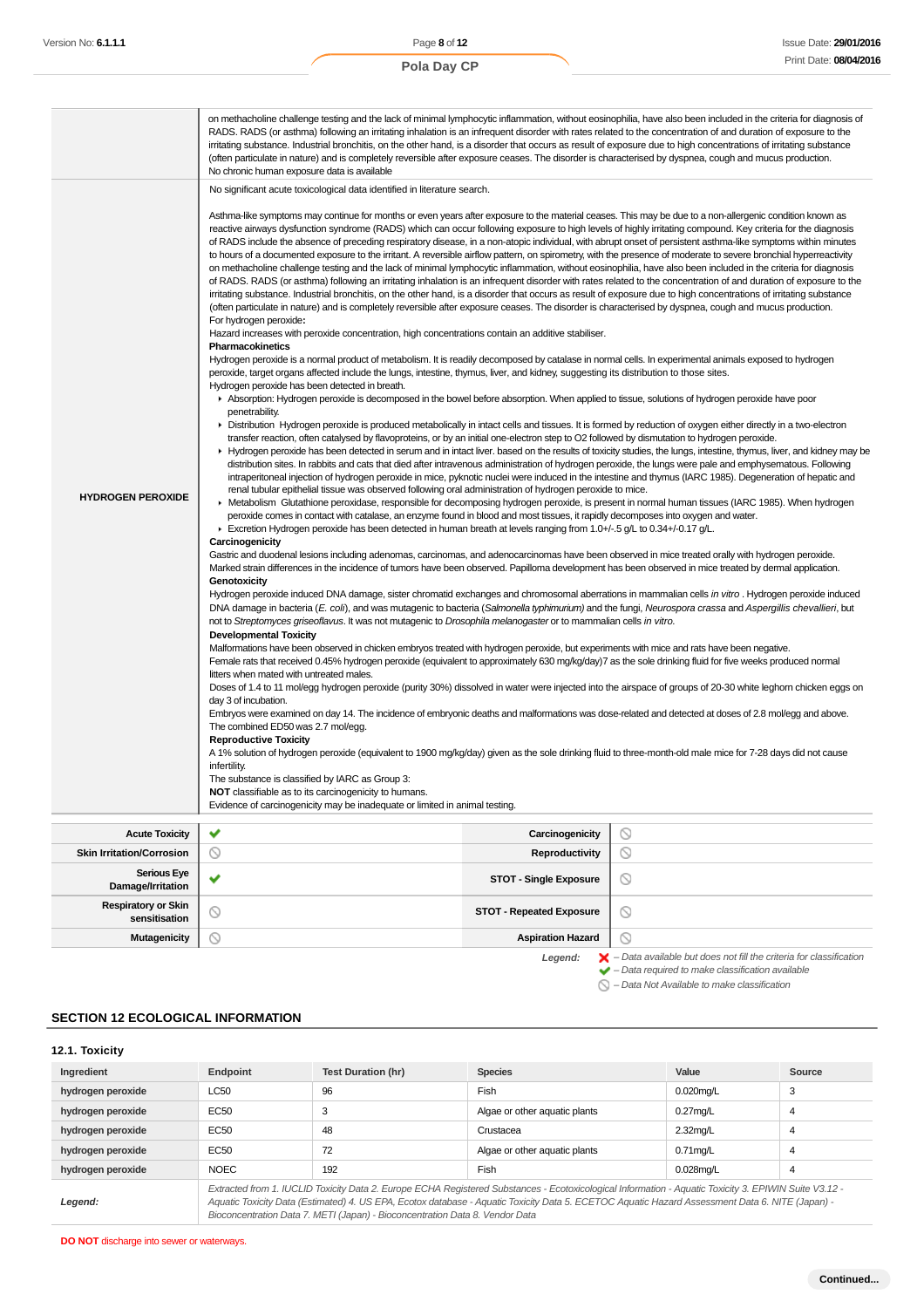# **12.2. Persistence and degradability**

| Ingredient        | Persistence: Water/Soil | sistence: Air |
|-------------------|-------------------------|---------------|
| hydrogen peroxide | LOW                     | <b>LOW</b>    |

### **12.3. Bioaccumulative potential**

| Ingredient    | <b>Bioaccumulation</b> |
|---------------|------------------------|
| hvdr          | 1.571                  |
| ogen peroxide | LOW (LogKOW            |

### **12.4. Mobility in soil**

| Ingredient | <b>Mobility</b>                                                                      |
|------------|--------------------------------------------------------------------------------------|
| hva.<br>.  | $\overline{111}$<br>14.3<br>$\sim$<br>$\overline{\phantom{a}}$<br>יט.+י<br>--<br>$-$ |

### **12.5.Results of PBT and vPvB assessment**

| Relevant available data | Not Available | Not Available | Not Available |
|-------------------------|---------------|---------------|---------------|
| PBT Criteria fulfilled? | Not Available | Not Available | Not Available |

#### **12.6. Other adverse effects**

No data available

# **SECTION 13 DISPOSAL CONSIDERATIONS**

#### **13.1. Waste treatment methods**

| <b>Product / Packaging</b><br>disposal | • Containers may still present a chemical hazard/danger when empty.<br>Return to supplier for reuse/ recycling if possible.<br>Otherwise:<br>If container can not be cleaned sufficiently well to ensure that residuals do not remain or if the container cannot be used to store the same product, then<br>puncture containers, to prevent re-use, and bury at an authorised landfill.<br>• Where possible retain label warnings and SDS and observe all notices pertaining to the product.<br>DO NOT allow wash water from cleaning or process equipment to enter drains.<br>It may be necessary to collect all wash water for treatment before disposal.<br>In all cases disposal to sewer may be subject to local laws and regulations and these should be considered first.<br>$\triangleright$ Where in doubt contact the responsible authority.<br>Consult State Land Waste Management Authority for disposal.<br>Bury residue in an authorised landfill. |
|----------------------------------------|------------------------------------------------------------------------------------------------------------------------------------------------------------------------------------------------------------------------------------------------------------------------------------------------------------------------------------------------------------------------------------------------------------------------------------------------------------------------------------------------------------------------------------------------------------------------------------------------------------------------------------------------------------------------------------------------------------------------------------------------------------------------------------------------------------------------------------------------------------------------------------------------------------------------------------------------------------------|
| Waste treatment options                | Not Available                                                                                                                                                                                                                                                                                                                                                                                                                                                                                                                                                                                                                                                                                                                                                                                                                                                                                                                                                    |
| Sewage disposal options                | Not Available                                                                                                                                                                                                                                                                                                                                                                                                                                                                                                                                                                                                                                                                                                                                                                                                                                                                                                                                                    |

# **SECTION 14 TRANSPORT INFORMATION**

### **Labels Required**



#### **Land transport (ADR)**

| 14.1.UN number                        | 1511                           |                 |  |  |
|---------------------------------------|--------------------------------|-----------------|--|--|
| 14.2. Packing group                   | $\mathbf{III}$                 |                 |  |  |
| 14.3.UN proper shipping<br>name       | UREA HYDROGEN PEROXIDE         |                 |  |  |
| 14.4. Environmental hazard            | Not Applicable                 |                 |  |  |
| 14.5. Transport hazard<br>class(es)   | 5.1<br>Class<br>Subrisk 8      |                 |  |  |
| 14.6. Special precautions for<br>user | Hazard identification (Kemler) | 58              |  |  |
|                                       | Classification code            | OC <sub>2</sub> |  |  |
|                                       | <b>Hazard Label</b>            | $5.1 + 8$       |  |  |
|                                       | Special provisions             | Not Applicable  |  |  |
|                                       | Limited quantity               | 5 kg            |  |  |

### **Air transport (ICAO-IATA / DGR)**

**14.1. UN number** 1511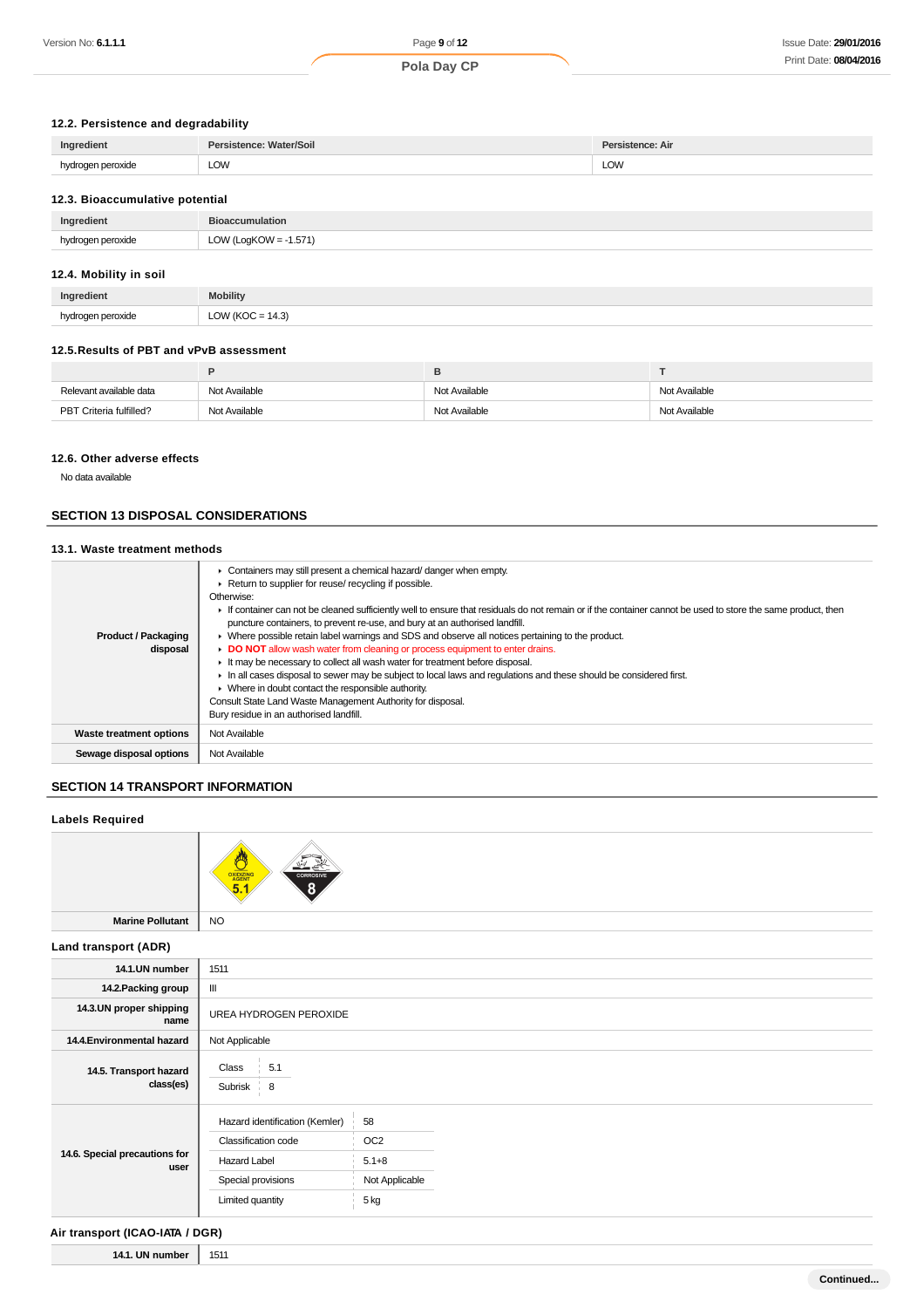| 14.2. Packing group                   | Ш                                                                                                                                                                                                                                                                                           |                                                                 |
|---------------------------------------|---------------------------------------------------------------------------------------------------------------------------------------------------------------------------------------------------------------------------------------------------------------------------------------------|-----------------------------------------------------------------|
| 14.3. UN proper shipping<br>name      | Urea hydrogen peroxide                                                                                                                                                                                                                                                                      |                                                                 |
| 14.4. Environmental hazard            | Not Applicable                                                                                                                                                                                                                                                                              |                                                                 |
| 14.5. Transport hazard<br>class(es)   | <b>ICAO/IATA Class</b><br>5.1<br>ICAO / IATA Subrisk<br>8<br>5C<br><b>ERG Code</b>                                                                                                                                                                                                          |                                                                 |
| 14.6. Special precautions for<br>user | Special provisions<br>Cargo Only Packing Instructions<br>Cargo Only Maximum Qty / Pack<br>Passenger and Cargo Packing Instructions<br>Passenger and Cargo Maximum Qty / Pack<br>Passenger and Cargo Limited Quantity Packing Instructions<br>Passenger and Cargo Limited Maximum Qty / Pack | Not Applicable<br>563<br>100 kg<br>559<br>25 kg<br>Y545<br>5 kg |

#### **Sea transport (IMDG-Code / GGVSee)**

| 14.1. UN number                       | 1511                                                                                                         |
|---------------------------------------|--------------------------------------------------------------------------------------------------------------|
| 14.2. Packing group                   | Ш                                                                                                            |
| 14.3. UN proper shipping<br>name      | UREA HYDROGEN PEROXIDE                                                                                       |
| 14.4. Environmental hazard            | Not Applicable                                                                                               |
| 14.5. Transport hazard<br>class(es)   | <b>IMDG Class</b><br>5.1<br><b>IMDG Subrisk</b><br>$\frac{1}{2}$ 8                                           |
| 14.6. Special precautions for<br>user | $F-A, S-Q$<br><b>EMS Number</b><br>Special provisions<br>Not Applicable<br><b>Limited Quantities</b><br>5 kg |

### **Inland waterways transport (ADN)**

| 14.1. UN number                       | 1511                                                                                                                                                                        |  |  |
|---------------------------------------|-----------------------------------------------------------------------------------------------------------------------------------------------------------------------------|--|--|
| 14.2. Packing group                   | Ш                                                                                                                                                                           |  |  |
| 14.3. UN proper shipping<br>name      | UREA HYDROGEN PEROXIDE                                                                                                                                                      |  |  |
| 14.4. Environmental hazard            | Not Applicable                                                                                                                                                              |  |  |
| 14.5. Transport hazard<br>class(es)   | 5.1<br>$\overline{\phantom{0}}$ 8                                                                                                                                           |  |  |
| 14.6. Special precautions for<br>user | OC <sub>2</sub><br><b>Classification code</b><br>Special provisions<br>Not Applicable<br>5 kg<br>Limited quantity<br>PP, EP<br>Equipment required<br>Fire cones number<br>0 |  |  |

### **Transport in bulk according to Annex II of MARPOL and the IBC code**

Not Applicable

If packed as Chemical kits the following classification may be considered if all ICAO/IATA transport requirements are met: Chemical Kit UN3316 - Class 9.

#### **SECTION 15 REGULATORY INFORMATION**

#### **15.1. Safety, health and environmental regulations / legislation specific for the substance or mixture**

#### **UREA HYDROGEN PEROXIDE(124-43-6) IS FOUND ON THE FOLLOWING REGULATORY LISTS**

European Customs Inventory of Chemical Substances ECICS (English) European Union - European Inventory of Existing Commercial Chemical Substances (EINECS) (English)

#### **HYDROGEN PEROXIDE(7722-84-1) IS FOUND ON THE FOLLOWING REGULATORY LISTS**

EU REACH Regulation (EC) No 1907/2006 - Annex XVII - Restrictions on the manufacture, placing on the market and use of certain dangerous substances, mixtures and articles European Customs Inventory of Chemical Substances ECICS (English) European Union - European Inventory of Existing Commercial Chemical Substances (EINECS) (English) European Union (EU) Annex I to Directive 67/548/EEC on Classification and Labelling of Dangerous Substances - updated by ATP: 31 European Union (EU) Regulation (EC) No 1272/2008 on Classification, Labelling and Packaging of Substances and Mixtures - Annex VI International Agency for Research on Cancer (IARC) - Agents Classified by the IARC Monographs International Air Transport Association (IATA) Dangerous Goods Regulations - Prohibited List Passenger and Cargo Aircraft Ireland Occupational Exposure Limits

**Continued...**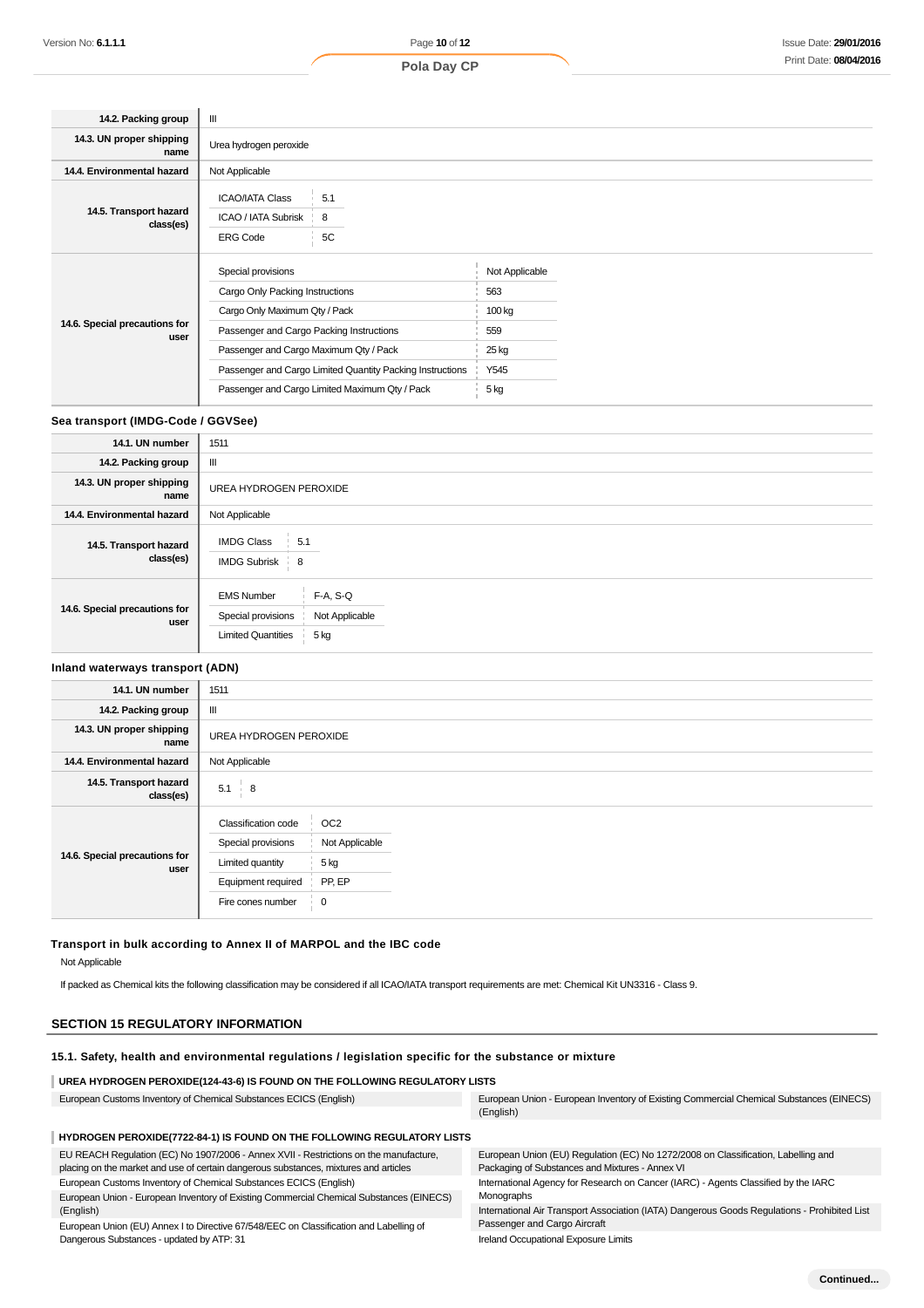This safety data sheet is in compliance with the following EU legislation and its adaptations - as far as applicable - : 67/548/EEC, 1999/45/EC, 98/24/EC, 92/85/EC, 94/33/EC, 91/689/EEC, 1999/13/EC, Commission Regulation (EU) 2015/830, Regulation (EC) No 1272/2008 and their amendments as well as the following British legislation: - The Control of Substances Hazardous to Health Regulations (COSHH) 2002 - COSHH Essentials - The Management of Health and Safety at Work Regulations 1999

#### **15.2. Chemical safety assessment**

For further information please look at the Chemical Safety Assessment and Exposure Scenarios prepared by your Supply Chain if available.

#### **ECHA SUMMARY**

| Ingredient                                  | <b>CAS number</b>                                                                            | <b>Index No</b> |                                          | <b>ECHA Dossier</b> |                                     |
|---------------------------------------------|----------------------------------------------------------------------------------------------|-----------------|------------------------------------------|---------------------|-------------------------------------|
| urea hydrogen peroxide                      | 124-43-6                                                                                     | Not Available   |                                          | Not Available       |                                     |
|                                             |                                                                                              |                 |                                          |                     |                                     |
| <b>Harmonisation (C&amp;L</b><br>Inventory) | <b>Hazard Class and Category Code(s)</b>                                                     |                 | <b>Pictograms Signal Word</b><br>Code(s) |                     | <b>Hazard Statement Code(s)</b>     |
|                                             | Ox. Sol. 3. Skin Corr. 1B                                                                    |                 | GHS05, GHS03, Dgr                        |                     | H <sub>272</sub> , H <sub>314</sub> |
|                                             | Ox. Sol. 3, Skin Corr. 1B, Acute Tox. 4, Skin Irrit. 2, Eye Dam. 1, STOT SE 3, Ox.<br>Sol. 2 |                 | GHS05, GHS03, Dgr                        |                     | H272, H314, H302, H318,<br>H335     |

Harmonisation Code 1 = The most prevalent classification. Harmonisation Code 2 = The most severe classification.

| Ingredient                       | <b>CAS number</b><br><b>Index No</b>                                                                                                                                                                                                       |  |                                                   | <b>ECHA Dossier</b>                               |  |  |
|----------------------------------|--------------------------------------------------------------------------------------------------------------------------------------------------------------------------------------------------------------------------------------------|--|---------------------------------------------------|---------------------------------------------------|--|--|
| hydrogen peroxide                | 7722-84-1<br>008-003-00-9                                                                                                                                                                                                                  |  |                                                   | 01-2119485845-22-XXXX                             |  |  |
|                                  |                                                                                                                                                                                                                                            |  |                                                   |                                                   |  |  |
| Harmonisation (C&L<br>Inventory) | <b>Hazard Class and Category Code(s)</b>                                                                                                                                                                                                   |  | <b>Pictograms Signal Word</b><br>Code(s)          | <b>Hazard Statement</b><br>Code(s)                |  |  |
|                                  | Ox. Lig. 1, Acute Tox. 4, Skin Corr. 1A                                                                                                                                                                                                    |  | GHS07, GHS05, GHS03,<br>Dgr                       | H271, H302, H314, H332                            |  |  |
| 2                                | Ox. Lig. 1, Acute Tox. 4, Skin Corr. 1A, Eye Dam. 1, STOT SE 3, Aquatic Chronic 3, Ox. Lig.<br>2, Acute Tox. 3, Flam. Liq. 2, Skin Corr. 1B, Acute Tox. 2, Met. Corr. 1, Aquatic Chronic 2,<br>Not Classified, Skin Irrit. 2, Eye Irrit. 2 |  | GHS05, GHS03, Dgr,<br>GHS02, GHS06, GHS09,<br>Wng | H271, H314, H335, H318,<br>H225, H301, H330, H290 |  |  |

Harmonisation Code  $1$  = The most prevalent classification. Harmonisation Code  $2$  = The most severe classification.

| <b>National Inventory</b>               | <b>Status</b>                                                                                                                                                                              |
|-----------------------------------------|--------------------------------------------------------------------------------------------------------------------------------------------------------------------------------------------|
| Australia - AICS                        | Y                                                                                                                                                                                          |
| Canada - DSL                            | N (urea hydrogen peroxide)                                                                                                                                                                 |
| Canada - NDSL                           | N (hydrogen peroxide)                                                                                                                                                                      |
| China - IECSC                           | Y                                                                                                                                                                                          |
| Europe - EINEC / ELINCS /<br><b>NLP</b> | Y                                                                                                                                                                                          |
| Japan - ENCS                            | N (urea hydrogen peroxide)                                                                                                                                                                 |
| Korea - KECI                            | Y                                                                                                                                                                                          |
| New Zealand - NZIoC                     | Y                                                                                                                                                                                          |
| Philippines - PICCS                     | Y                                                                                                                                                                                          |
| USA - TSCA                              | Y                                                                                                                                                                                          |
| Legend:                                 | $Y = All$ ingredients are on the inventory<br>N = Not determined or one or more ingredients are not on the inventory and are not exempt from listing(see specific ingredients in brackets) |

### **SECTION 16 OTHER INFORMATION**

#### **Full text Risk and Hazard codes**

| H <sub>225</sub> | Highly flammable liquid and vapour.               |
|------------------|---------------------------------------------------|
| H <sub>271</sub> | May cause fire or explosion; strong oxidiser.     |
| H301             | Toxic if swallowed.                               |
| H314             | Causes severe skin burns and eye damage.          |
| H330             | Fatal if inhaled.                                 |
| H332             | Harmful if inhaled.                               |
| H335             | May cause respiratory irritation.                 |
|                  |                                                   |
| R20/22           | Harmful by inhalation and if swallowed.           |
| <b>R34</b>       | Causes burns.                                     |
| <b>R35</b>       | Causes severe burns.                              |
| R5               | Heating may cause an explosion.                   |
| R8               | Contact with combustible material may cause fire. |

**Other information**

**DSD / DPD label elements**